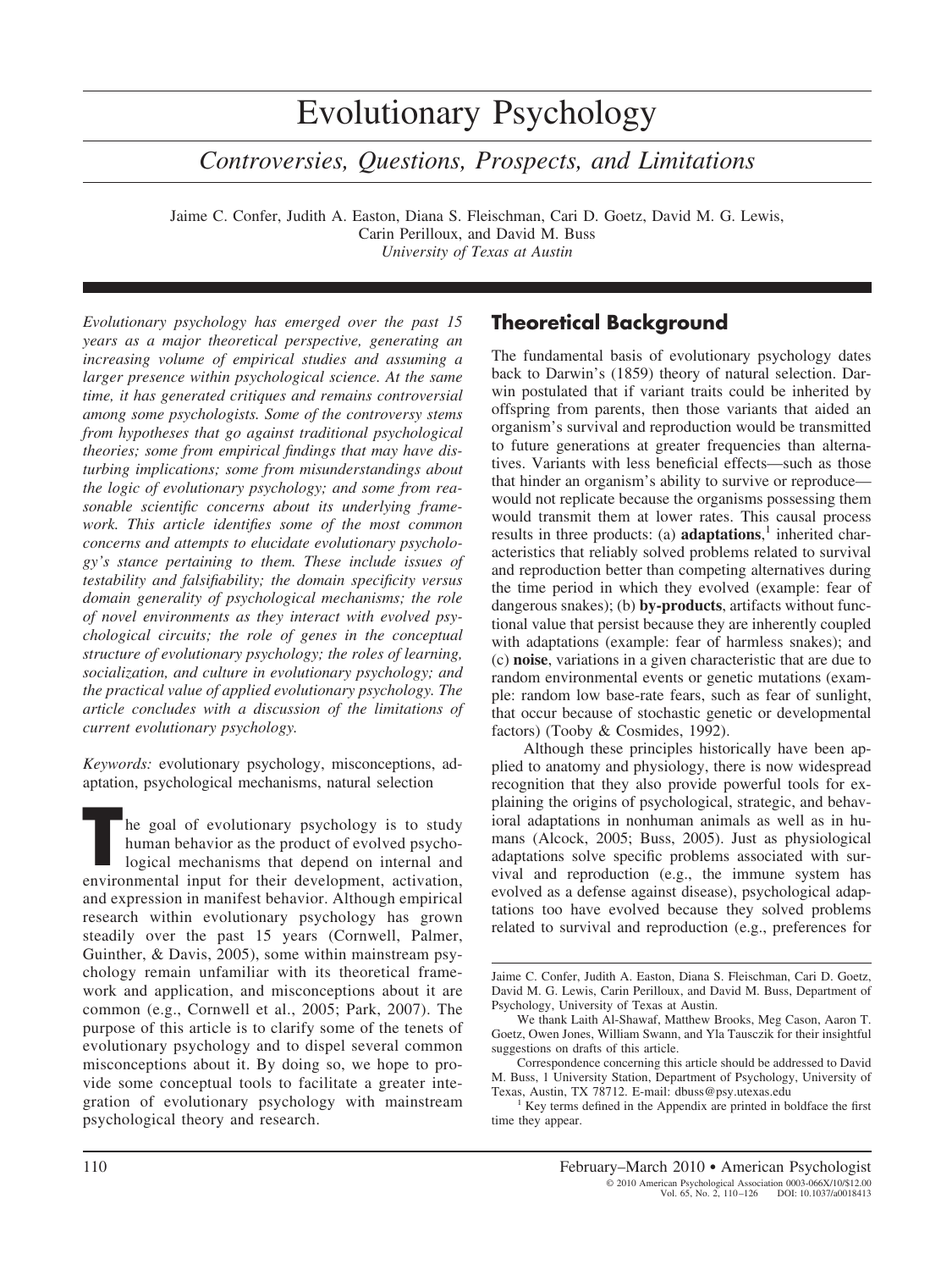

#### **Jaime C. Confer**

statistically reliable cues of fertility in potential mates). *Psychological adaptations* are information-processing circuits that take in delimited units of information and transform that information into functional output designed to solve a particular adaptive problem.

Evolved fear adaptations provide relatively uncontroversial examples that are well supported empirically (Mineka & Öhman, 2002; Öhman & Mineka, 2003). Snakes and spiders, for example, signal potentially dangerous threats to survival. A programmatic series of studies has shown that an intense fear of snakes exists in humans and other primates; snakes and spiders embedded in complex visual arrays automatically capture attention far more than do harmless objects—they "pop out" of the visual array; humans rapidly condition to fear snakes more than most other stimuli; and the snake fear adaptation is selectively and automatically activated, it is difficult to extinguish, and it can be traced to specialized neural circuitry (Mineka & Öhman, 2002; see Rakison & Derringer, 2008, on the evolution of specialized spider detection adaptations). Evolutionarily ancient dangers such as snakes, spiders, heights, and strangers consistently appear on lists of common fears and phobias far more often than do evolutionarily modern dangers such as cars and guns, even though cars and guns are more dangerous to survival in the modern environment. The functional outputs of evolved fear adaptations, such as freezing, fighting, and fleeing, are specifically designed to solve the adaptive problems posed by these evolutionarily recurrent threats to survival (Bracha, 2004).

Adaptive problems are many in number. Solutions to one problem often fail to successfully solve other problems. Solutions to the adaptive problems of *food selection* (e.g., avoiding substances containing toxins) generally cannot be used as solutions to the adaptive problems of *mate selection* (e.g., avoiding those who inflict costs) or *habitat selection* (e.g., choosing a site containing resources and refuge). Consequently, evolutionary psychologists suggest that the human mind is a complex integrated assembly of many functionally specialized psychological adaptations that evolved as solutions to numerous and qualitatively distinct adaptive problems—a premise about adaptations shared widely by evolutionary biologists in understanding nonhuman animals (Alcock, 2005). Psychological adaptations often interact with each other to produce adaptive behavior, as when a person is faced simultaneously with the adaptive problems of hunger and a threatening lion; fear of the lion will temporarily suspend hunger pangs until the threat of imminent death has passed (Buss, 2008).

The list of adaptive problems extends far beyond avoiding snakes, selecting nutritious food, and favoring fertile mates. It includes problems of parental investment (e.g., socializing sons and daughters), kinship (e.g., channeling altruism toward close rather than distant genetic relatives), friendship (e.g., detecting cheaters), coalitional cooperation (e.g., punishing free riders), selective aggression (e.g., diffusing a violent confrontation), negotiating status hierarchies (e.g., besting close rivals; dealing with subordinate status), and many others (Buss, 2008). Psychological adaptations are not separate "modules" in the Fodorian (Fodor, 1983) sense of informational encapsulation; rather, they often share components and interact with each other to produce adaptive behavior (see Barrett & Kurzban, 2006, for a cogent discussion of this issue).

Evolutionary psychologists are not monolithic in their theoretical stances. There exist legitimate scientific differences on key issues such as the importance and meaning of individual differences (Buss, 2009; Nettle, 2006; Tooby & Cosmides, 1990), the existence and functions of more domain-general psychological mechanisms such as fluid intelligence (Geary, 2009), and the importance of **group selection** (Williams, 1966; D. S. Wilson & Wilson, 2007). Nonetheless, evolutionary psychologists all share the view that understanding the evolved functions of psychological adaptations—the problems they were "designed" by a prior history of selection to solve (no forward-looking intent implied)—is an indispensable, not an optional, ingredient for a mature psychological science. Understanding the evolved function of a psychological mechanism, or *why* it exists (often referred to as an **ultimate explanation**) provides a complementary level of analysis to that of understanding the details of *how* the mechanism works (often referred to as a **proximate explanation**). Both types of explanation are required for a complete understanding, and indeed they mutually inform one another. Knowledge of the human liver, for example, would be incomplete without understanding its evolved functions (e.g., to neutralize toxins) as well as the specific processes by which those functions are achieved (e.g., the lobules that produce bile and emulsify lipids). Similarly, knowledge of psychological adaptations such as stranger anxiety in infants would be incomplete without understanding their functions (to avoid potentially dangerous humans) as well as the specific pro-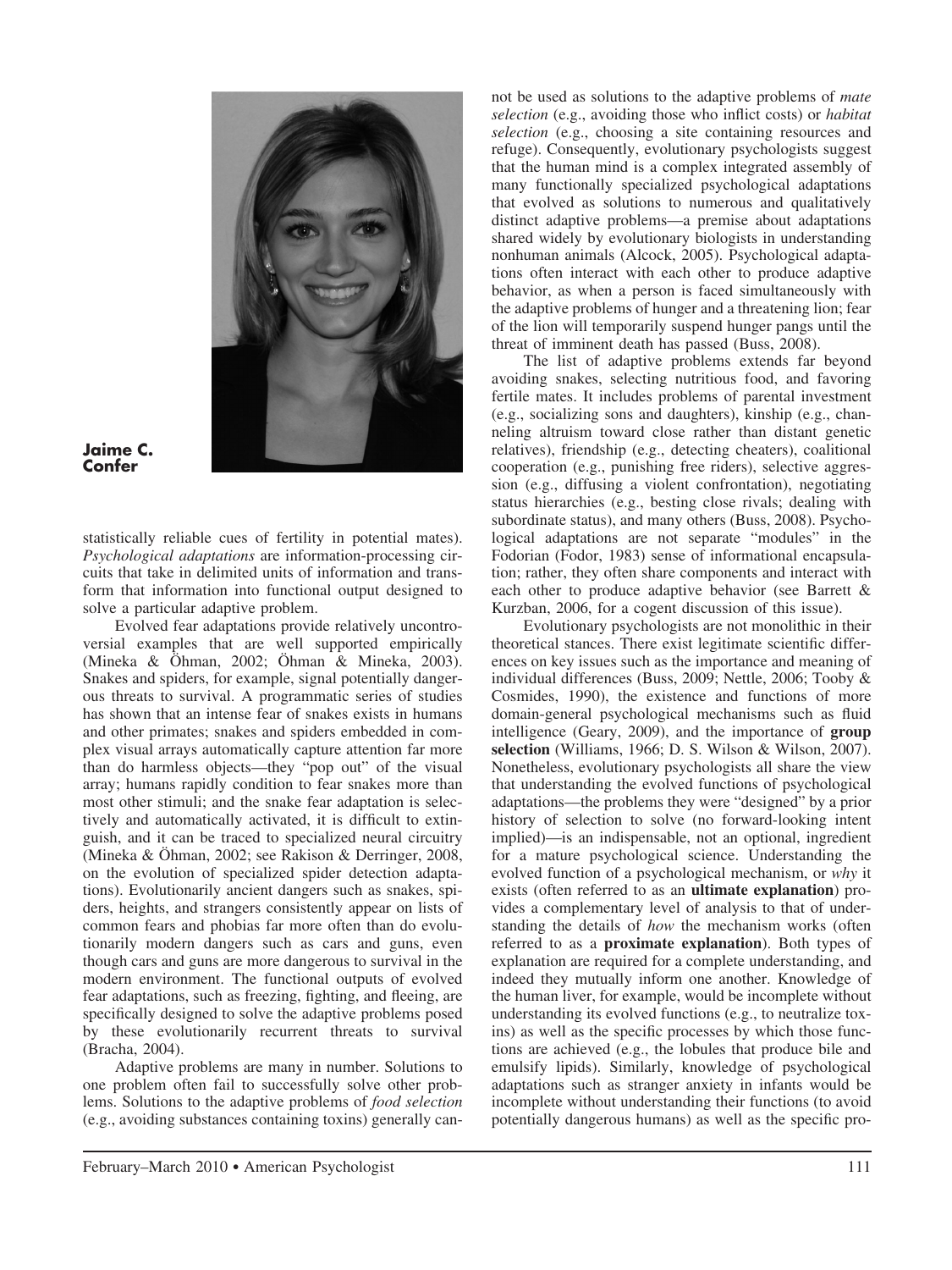

**Judith A. Easton**

cesses by which they operate—a predictable developmental emergence at 6 to 8 months, a special sensitivity to strange males more than strange females, emotional systems activated internally, external behavioral signaling to caregivers through crying, the activation of specific neural circuitry, and so on. Knowledge of ultimate functions is invaluable in guiding the search for the proximate causes, just as understanding proximate implementation informs the search for ultimate function.

Evolutionary psychology uses all of the standard methods of investigation available to psychologists to test hypotheses, including laboratory experiments, observational techniques, questionnaires, physiological techniques, mechanical recording devices, genetic methods, and brain imaging techniques. In addition, evolutionary psychologists sometimes use methods not typically used by psychologists, such as comparative analyses across species, ethnographic records, archeological records, paleontological data, and life-history data (Schmitt & Pilcher, 2004).

### **Common Queries About Evolutionary Psychology**

We now turn to some common queries about evolutionary psychology and endeavor to provide answers to them.

#### *1. Can evolutionary psychological hypotheses be empirically tested or falsified?*

The logic of hypothesis testing in evolutionary psychology is the same as hypothesis testing in all sciences (see Ketelaar & Ellis, 2000, for an extended discussion of falsifiability). The researcher first formulates a hypothesis about an evolved psychological mechanism and then generates testable predictions about the attributes or **design features** of that mechanism that have not previously been discovered or documented (the phrase **design features** is standard shorthand in evolutionary biology for attributes or component parts of an adaptation that have been forged or "designed" by a past history of natural selection; no forwardlooking or intentional process is implied by this phrase; see, e.g., Hauser, 1999).

A recent example comes from a research program on "adaptive memory." Nairne and his colleagues hypothesized that evolved memory systems should be at least somewhat domain specific, sensitive to certain kinds of content or information (Nairne & Pandeirada, 2008; Nairne, Pandeirada, Gregory, & Van Arsdall, 2009; Nairne, Pandeirada, & Thompson, 2008). They hypothesized that human memory should be especially sensitive to content relevant to evolutionary fitness, such as survival (e.g., food, predators, and shelter) and reproduction (e.g., mating). Using a standard memory paradigm involving a scenario priming task and a surprise recall task, they found that words previously rated for survival relevance in scenarios were subsequently remembered at significantly higher rates than words rated for relevance in a variety of control scenario conditions. Furthermore, Nairne and his colleagues conducted additional experiments that pitted survival processing against well-documented powerful encoding techniques, such as ease of generating a visual image, ease of generating an autobiographical memory, and intentional learning in which subjects were instructed to remember the words for a later test. Interestingly, rating the item's relevance in the survival scenario produced better recall performance than did *any* of the other well-known memory-enhancing techniques. The researchers concluded that "survival processing is one of the best encoding procedures yet identified in human memory research" (Nairne & Pandeirada, 2008, p. 242). Had the results failed to confirm the predictions about specialized sensitivity to survival-relevant content, Nairne's adaptive memory hypothesis would have been falsified.

A second example of a collection of hypotheses that have been tested and subjected to the risk of falsification derives from *error management theory* (Haselton & Buss, 2000, 2003, in press; Haselton & Nettle, 2006). In an uncertain world in which observable cues are only probabilistically related to the true state of reality, there are two possible ways to err. One way to err is to infer that a state exists when it does not, as when a rustle in the leaves does not signal a snake but rather was caused by a gust of wind. The other way to err is to infer that a state does not exist when it actually does, as in a failure to infer that a snake exists on the basis of a rustling of leaves when a snake truly does exist. According to error management theory, the costs of making these two types of errors (false positive vs. false negative) under conditions of uncertainty were often recurrently asymmetric in the currencies of survival and reproduction. The cost of failing to detect a snake in the leaves, in this example, could result in death; the cost of erroneously inferring a snake that does not exist results in a trivial expenditure of energy in avoiding something harmless. If these and other asymmetric costs of errors recur over generations, selection is hypothesized to favor the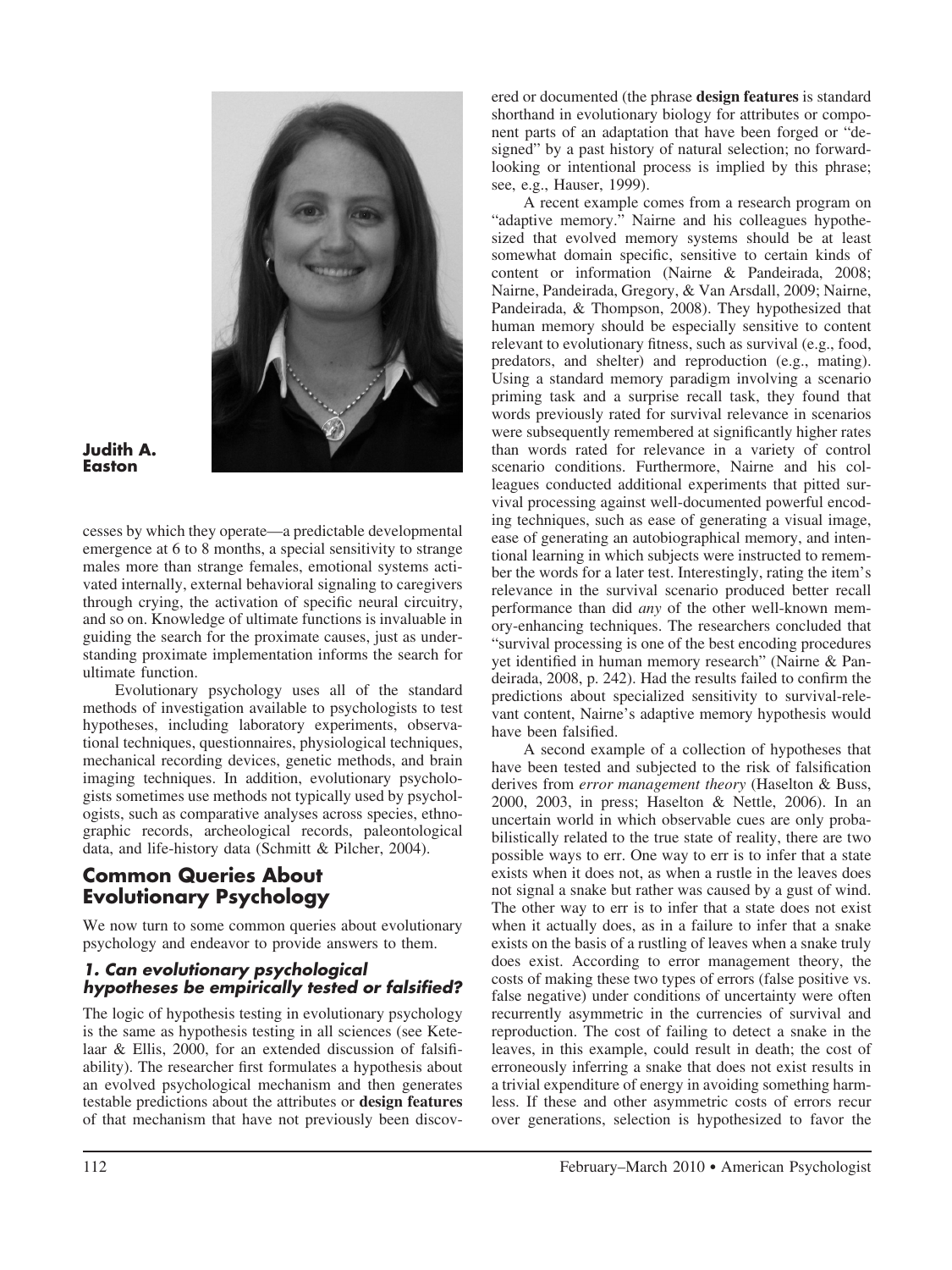

**Diana S. Fleischman**

evolution of cognitive biases that are designed to err in the least costly direction.

Error management theory logic has been used to test hypotheses about adaptive biases in domains ranging from visual and acoustic perception to inferences about sexual and homicidal motivation in other people. In the domain of visual perception, for example, the *descent illusion hypothesis* (Jackson & Cormack, 2007) was used to predict that people would make asymmetric distance estimations when judging from the top versus the bottom of a tall structure, owing to the dangers associated with falling from heights. Tests of the descent illusion hypothesis show that people perceive distances viewed from the top of tall structures to be 32% greater than precisely the same objective distances when viewed from the bottom, confirming the prediction (Jackson & Cormack, 2007). On the basis of error management theory logic, Neuhoff (2001) confirmed empirically that humans have an *auditory looming bias—*they overestimate the closeness of approaching sounds compared with receding sounds, because of the historically greater dangers associated with approaching rather than receding objects and predators. In the social realm, Haselton and Buss (2000) confirmed the existence of a *commitment skepticism bias* in women, such that they underinfer levels of romantic commitment (compared with men) that are based on cues such as declarations of love. The important point is that had any of the empirical tests failed, they would have falsified the descent illusion hypothesis, the auditory looming hypothesis, or the commitment skepticism hypothesis.

The science of confirming and falsifying hypotheses, of course, is typically more complex than these examples indicate. Often a hypothesis is embedded within a larger theoretical network. For example, one evolutionary *predic-* *tion* is that women will prefer men as potential mates who express a willingness to invest in them and their offspring (Buss, 1995). This is derived from the *hypothesis* that in paternally investing species, females will use cues to a man's willingness to invest as a criterion for mate selection. In turn, this hypothesis is derived from *parental investment theory*, which posits that the sex that invests more in its offspring will be the choosier sex when selecting mates (Trivers, 1972). Finally, the logic behind parental investment theory is derived from *inclusive fitness theory* (Hamilton, 1964a, 1964b), the modern formulation of evolution by natural selection. As in all realms of psychological science, the evaluation of each evolutionary psychological hypothesis, as well as the broader theories within which they are embedded, rests with the cumulative weight of the empirical evidence.

Although evolutionary psychology is a relatively young field, hundreds of empirical studies have been conducted to test a variety of evolutionary psychological hypotheses. Some have been confirmed; others have been falsified; and others have not yet been subjected to enough empirical tests to render a firm scientific conclusion. Among those that have been confirmed by multiple methods in multiple samples by multiple investigators are antifree-rider adaptations in cooperative groups (e.g., Price, Cosmides, & Tooby, 2002); cheater-detection adaptations in social exchange (e.g., Cosmides & Tooby, 2005); female superiority in spatial location memory as part of a gathering adaptation (e.g., Silverman & Choi, 2005); functional attributes of male and female short-term mating strategies (e.g., Greiling & Buss, 2000; Schmitt, 2005; Schmitt & International Sexuality Description Project, 2003); sexdifferentiated deception tactics in human mating (e.g., Haselton, Buss, Oubaid, & Angleitner, 2005; Tooke & Camire, 1991); antipredator adaptations in children (e.g., Barrett, 2005); and dozens more (see Buss, 2008, for a recent review).

Among those that either have been falsified or have failed thus far in empirical tests are the kin altruism theory of male homosexuality (Bobrow & Bailey, 2001); the hypothesis that males have an evolved preference for virginity in selecting long-term mates (Buss, 1989); and at least one version of the "competitively disadvantaged male" hypothesis about rape (Lalumière, Chalmers, Quinsey, & Seto, 1996). The kin altruism hypothesis of male homosexuality, for example, contends that homosexuality is an adaptation that involves a shift among those whose heterosexual mating prospects are not promising from direct mating effort to investing in kin, such as the children of one's brothers and sisters (E. O. Wilson, 1978). In a direct test of this hypothesis, Bobrow and Bailey (2001) used samples of heterosexual and homosexual men matched for age, education, and ethnicity. They assayed generosity toward family members; financial and emotional investment; avuncular tendencies, such as willingness to give gifts or cash to support nieces or nephews; and general feelings of closeness toward genetic relatives. The results proved conclusive—they found no evidence for any of the key predictions made by the kin altruism hypothesis of male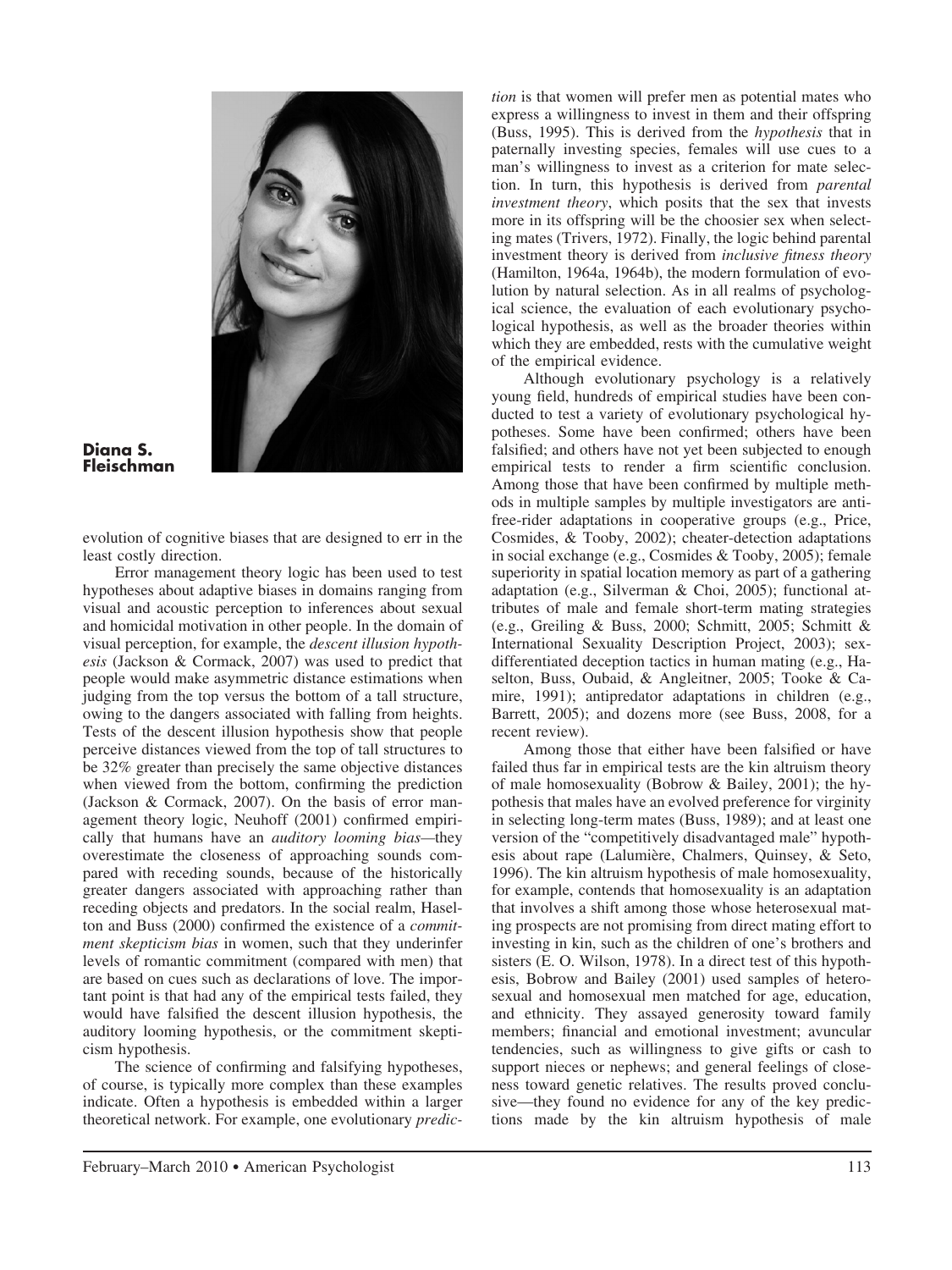

**Cari D. Goetz**

homosexuality. Subsequent empirical tests have also failed to support the kin altruism hypothesis, finding no significant differences between homosexuals and heterosexuals in generosity toward kin, general feelings of familiality, or willingness to invest in nieces or nephews (Rahman & Hull, 2005). On the basis of the current empirical evidence, we can conclude that the kin altruism theory of male homosexuality has been refuted.

The key point is that precisely formulated evolutionary psychological hypotheses that yield specific predictions about design features that are not known to exist prior to empirical testing are fully amenable to empirical confirmation and falsification. Evolutionary psychological hypotheses, like those from other theoretical perspectives within psychology, vary in their quality, their precision, and the degree to which they are anchored in well-established theoretical foundations. Sloppy and imprecise evolutionary hypotheses that fail to generate precise predictions deserve scientific criticism. The sometimes reflexive charge that evolutionary psychological hypotheses as a rule are mere "just-so stories," however, is simply erroneous, as the examples above demonstrate.

#### *2. Don't people just solve problems using rationality? Wouldn't one domain-general rationality mechanism be more parsimonious than postulating many domain-specific mechanisms?*

Some psychologists react to hypotheses about evolved psychological mechanisms by invoking concepts such as domain-general rationality as alternative explanations, suggesting that "people just figure it out." Some propose that it is more parsimonious to postulate one or a few domaingeneral mechanisms such as "rationality" rather than numerous domain-specific adaptations. Although these claims may have intuitive appeal, we suggest that they are of dubious validity as cogent scientific explanations.

The emotion of romantic jealousy provides a concrete example. Although dozens of studies had been conducted on romantic jealousy, it was not until evolutionary psychologists hypothesized sex differences in evolved design features that such differences were discovered (Buss, Larsen, & Westen, 1992; Daly, Wilson, & Weghorst, 1982; Symons, 1979). Because **paternity uncertainty** has been a recurrent adaptive problem for men, evolutionary psychologists hypothesized that men's jealousy would be especially triggered by cues to sexual infidelity, whereas women's jealousy would center on emotional infidelity (i.e., cues that signal the long-term diversion of commitment and resources, such as a mate falling in love with another woman).

Although both sexes experience jealousy over a partner's sexual *and* emotional infidelity, abundant empirical evidence from studies employing more than half a dozen different experimental methods supports the existence of sex differences in the relative weighting given to cues to infidelity (for recent reviews, see Buss, 2008; Buss & Haselton, 2005; and Sagarin, 2005). Independent replication is the hallmark of the scientific method, however, and a meta-analysis of 72 studies found a strong effect size  $(d = 0.64)$  in support of the hypothesized sex differences (Hofhansl, Voracek, & Vitouch, 2004), although an occasional study will fail to find full support for them (e.g., Penke & Asendorpf, 2008). The fact that the sex differences have been documented using highly diverse empirical methods, ranging from spontaneous memorial recall of cues of sexual versus emotional infidelity (Schützwohl  $\&$ Koch, 2004) to sex-differentiated patterns of neural activation using fMRI technology (Takahashi et al., 2006) suggests that the burden of proof must now shift to those who doubt the existence of evolved sex differences in the emotion of jealousy (Buss & Haselton, 2005).

After these previously unknown sex differences were discovered as a consequence of evolutionary psychological hypotheses, others have offered post hoc explanations for their existence that invoke domain-general rationality. C. R. Harris and Christenfeld (1996), for example, suggested that the sex differences are due to "rationality combined with the general desire people have to keep what is theirs" (p. 378). They concluded by proposing that "the domain-general mechanism of rational thought" (p. 379) can explain the findings. Although we do not deny that humans are capable of rational thought, there are several problems with "the domain-general mechanism of rational thought" as an alternative explanation for most hypotheses that invoke specialized evolved psychological mechanisms: failure to predict, combinatorial explosion, poverty of the stimulus, and context-specificity. We address these problems in turn.

*The failure-to-predict problem.* Domaingeneral rational thought, as it has been used as an explanation, is typically invoked post hoc to account for new empirical findings discovered as a consequence of novel evolutionary psychological hypotheses. Domain-general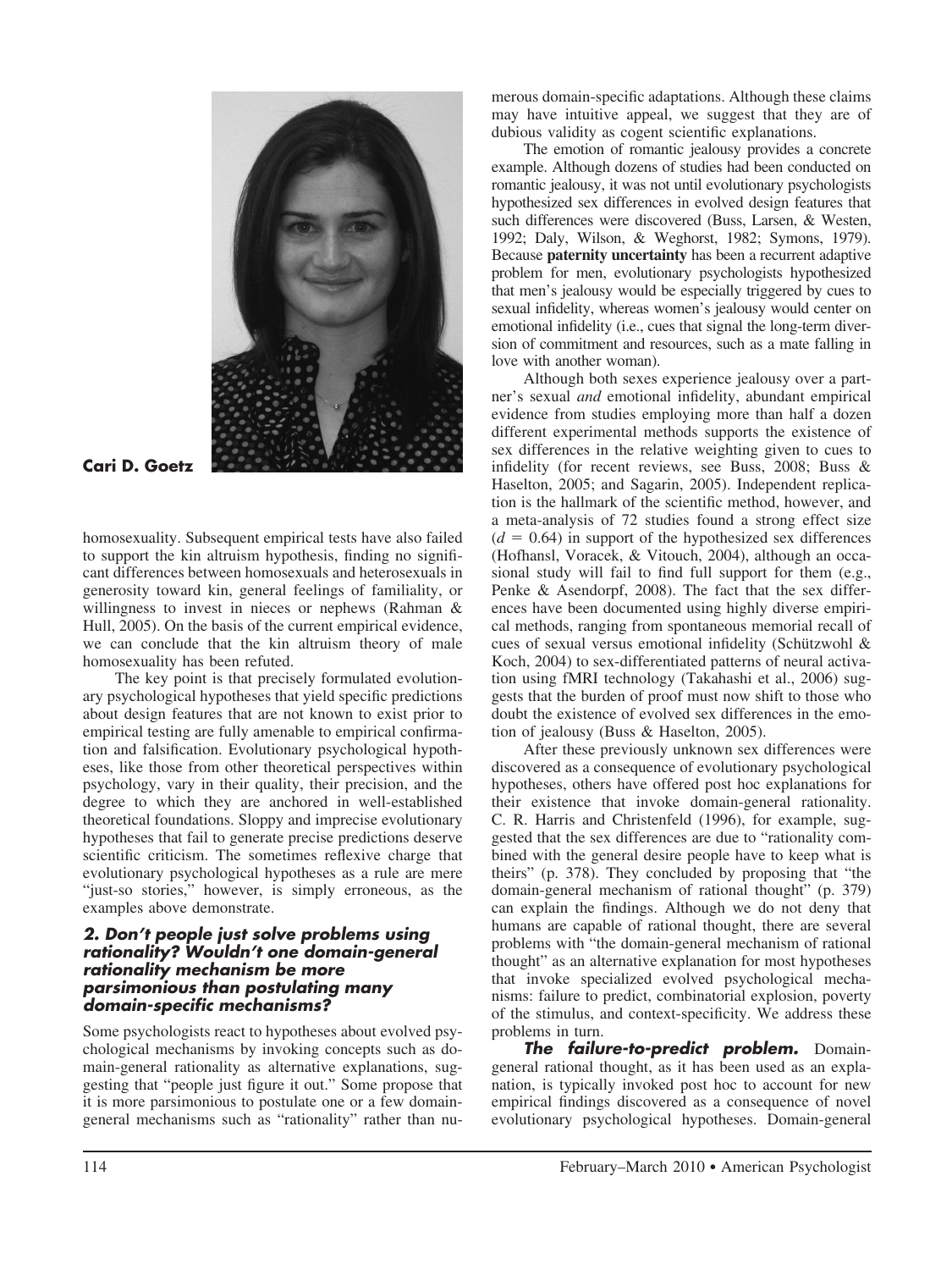

**David M. G. Lewis**

rational thought has not, to our knowledge, been used to predict or discover new empirical findings. Consequently, it appears to lack both heuristic and predictive power. Hypotheses about motivational priorities are required to explain empirically discovered phenomena, yet they are not contained within domain-general rationality theories. A mechanism of domain-general rationality, in the case of jealousy, cannot explain why it should be "rational" for men to care about cues to paternity certainty or for women to care about emotional cues to resource diversion. Even assuming that men "rationally" figured out that other men having sex with their mates would lead to paternity uncertainty, why should men care about **cuckoldry** to begin with? In order to explain sex differences in motivational concerns, the "rationality" mechanism must be coupled with auxiliary hypotheses that specify the origins of the sex differences in motivational priorities. Because it requires the postulation of additional post hoc explanatory clauses for each new empirical phenomenon, "rationality" itself acquires the "lack of parsimony" problem sometimes erroneously leveled against specific evolutionary hypotheses.

*The problem of combinatorial explosion.* Domain-general theories of rationality imply a deliberate calculation of ends and a sample space of means to achieve those ends. Performing the computations needed to sift through that sample space requires more time than is available for solving many adaptive problems, which must be solved in real time. Consider a man coming home from work early and discovering his wife in bed with another man. This circumstance typically leads to immediate jealousy, rage, violence, and sometimes murder (Buss, 2000; Daly & Wilson, 1988). Are men pausing to rationally deliberate over whether this act jeopardizes their paternity in future offspring and ultimate reproductive fitness, and then becoming enraged as a consequence of this rational deliberation? The predictability and rapidity of men's jealousy in response to cues of threats to paternity points to a specialized psychological circuit rather than a response caused by deliberative domain-general rational thought. Dedicated psychological adaptations, because they are activated in response to cues to their corresponding adaptive problems, operate more efficiently and effectively for many adaptive problems. A domain-general mechanism "must evaluate all alternatives it can define. Permutations being what they are, alternatives increase exponentially as the problem complexity increases" (Cosmides & Tooby, 1994, p. 94). Consequently, combinatorial explosion paralyzes a truly domain-general mechanism (Frankenhuis & Ploeger, 2007).

*The poverty of the stimulus problem.* The sexual infidelity of a man's mate has been statistically associated with increased paternity uncertainty over deep evolutionary time. It is highly improbable, however, that men could learn this statistical regularity during development. To do so, men would have to observe a large sample of instances of sexual infidelity (which tend to be cloaked in secrecy) and then associate them with potentially detectable cues to lack of paternity that would be displayed nine months, or even several years, later (e.g., lack of phenotypic resemblance to the putative father). In contrast, selection can favor specialized adaptations that exploit statistical regularities that are not detectable ontogenetically.

*The context-specific rationality problem.* From an evolutionary perspective, there exists no domaingeneral criterion of "rationality." It is often reproductively rational for a mateless man on a path toward reproductive oblivion to take life-shortening risks to change course—to engage in steep future discounting (M. Wilson & Daly, 2004). In contrast, such risk taking would be reproductively irrational from the perspective of a man who has a wife and three young children to protect. What would have been rational from the perspective of an attractive high-status man in our ancestral past (e.g., securing multiple mates through polygyny, affairs, or short-term mating) would be evolutionarily irrational from the perspective of an attractive high-status woman, who would be better off securing a long-term mate of high genetic quality who is both willing and able to invest in her and her children (Buss & Shackelford, 2008). Because what is "rational" differs across adaptive problems, sexes, ages, and life circumstances, there exists no single domain-general criterion of rationality.

In sum, domain-general mechanisms such as "rationality" fail to provide plausible alternative explanations for psychological phenomena discovered by evolutionary psychologists. They are invoked post hoc, fail to generate novel empirical predictions, fail to specify underlying motivational priorities, suffer from paralyzing combinatorial explosion, and imply the detection of statistical regularities that cannot be, or are unlikely to be, learned or deduced ontogenetically. It is important to note that there is no single criterion for rationality that is independent of adaptive domain.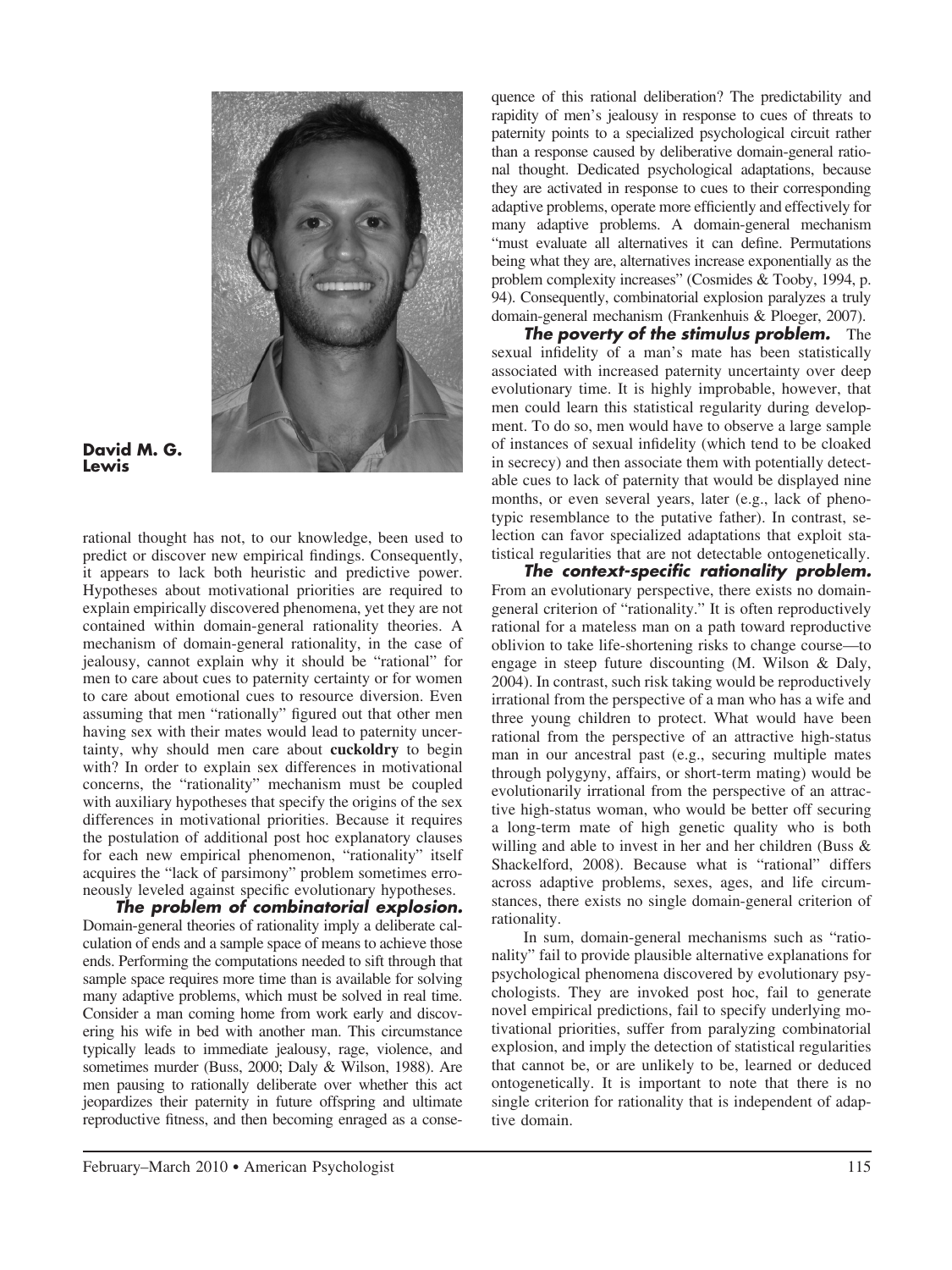

#### **Carin Perilloux**

#### *3. Aren't human behaviors the result of learning and socialization, not evolution?*

The framework of evolutionary psychology dissolves dichotomies such as "nature versus nurture," "innate versus learned," and "biological versus cultural." Instead it offers a truly interactionist framework: Environmental selection pressures shape evolved mechanisms at the phylogenetic level (Fraley, Brumbaugh, & Marks, 2005). Environmental input influences their development at the ontogenetic level (e.g., Belsky, 2007; Bjorklund & Pelligrini, 2000; Ellis & Bjorklund, 2005). And the environment provides cues that activate psychological adaptations at the immediate proximal level (e.g., Buss, 1995; Cosmides & Tooby, 2000). Thus, it does not make sense to ask whether calluses or mating decisions are "evolved" or "learned" or due to "nature" or "nurture." All evolved mechanisms require some environmental input for their activation, be it repeated friction to the skin in the case of calluses or observable cues to mate value in the case of mating decisions.

The term *learning* is sometimes used as an explanation for an observed effect and is the simple claim that something in the organism changes as a consequence of environmental input. Invoking "learning" in this sense, without further specification, provides no additional explanatory value for the observed phenomenon but only regresses its cause back a level. Learning requires evolved psychological adaptations, housed in the brain, that *enable* learning to occur: "After all, 3-pound cauliflowers do not learn, but 3-pound brains do" (Tooby & Cosmides, 2005, p. 31). The key explanatory challenge is to identify the nature of the underlying learning adaptations that enable humans to change their behavior in functional ways as a consequence of particular forms of environmental input.

Although the field of psychology lacks a complete understanding of the nature of these learning adaptations, enough evidence exists to draw a few reasonable conclusions. Consider three concrete examples: (a) People learn to avoid having sex with their close genetic relatives (*learned incest avoidance*); (b) people learn to avoid eating foods that may contain toxins (*learned food aversions*); (c) people learn from their local peer group which actions lead to increases in status and prestige (*learned prestige criteria*). There are compelling theoretical arguments and empirical evidence that each of these forms of learning is best explained by evolved learning adaptations that have at least some specialized design features, rather than by a single all-purpose general learning adaptation (Johnston, 1996). Stated differently, evolved learning adaptations must have at least some content-specialized attributes, even if they share some components.

Solving the adaptive problem of incest avoidance requires learning to avoid sexual contact with close genetic relatives who are, from a reproductive standpoint, inappropriate sexual partners due to **inbreeding depression**. Empirically, there is good evidence for an evolved incest avoidance learning mechanism that is highly sensitive to reliable cues of close genetic relatedness, such as coresidence during development (Lieberman, Tooby, & Cosmides, 2003, 2007). Coresidence in the ancestral environment was a reliable cue of genetic relatedness, although this does not always hold true in the modern environment, as in experiments with Israeli kibbutzim. Duration of coresidence with a member of the opposite sex during childhood powerfully predicts lack of sexual attraction as well as the degree of emotional repulsion at the idea of having sex with him or her (Lieberman et al., 2003, 2007; see Tyber, Lieberman, & Griskevicius, 2009, for empirical evidence for three evolved functions of emotional repulsion—sexual disgust, pathogen disgust, and moral disgust).

Food aversions, on the other hand, require a different set of learning mechanisms and therefore result in a different set of learned behaviors. Humans, and most omnivores, learn food aversions through a mechanism that efficiently associates the nausea with the ingestion of toxins or pathogens in food recently consumed, thereby producing disgust and avoidance reactions to future encounters with the associated food (Domjan, 2004). Food aversion learning helps organisms to avoid ingesting substances that previously caused nauseous reactions to substances containing toxins or infectious microorganisms.

Another set of learning mechanisms is responsible for incorporating information about status and prestige in the psychology of hierarchy negotiation (Henrich & Gil-White, 2001). Among hunter-gatherer societies, good hunting skills lead to prestige (Hill & Hurtado, 1996). In academia, individuals attain high prestige by publishing prominent papers that are cited by other scholars (Pennebaker, 2009). People learn prestige criteria, in part, by scrutinizing the attention structure: Those high in prestige are typically those to whom the most people pay the most attention (Chance, 1967). By attending to and imitating the qualities, clothing styles, and behaviors of those to whom others pay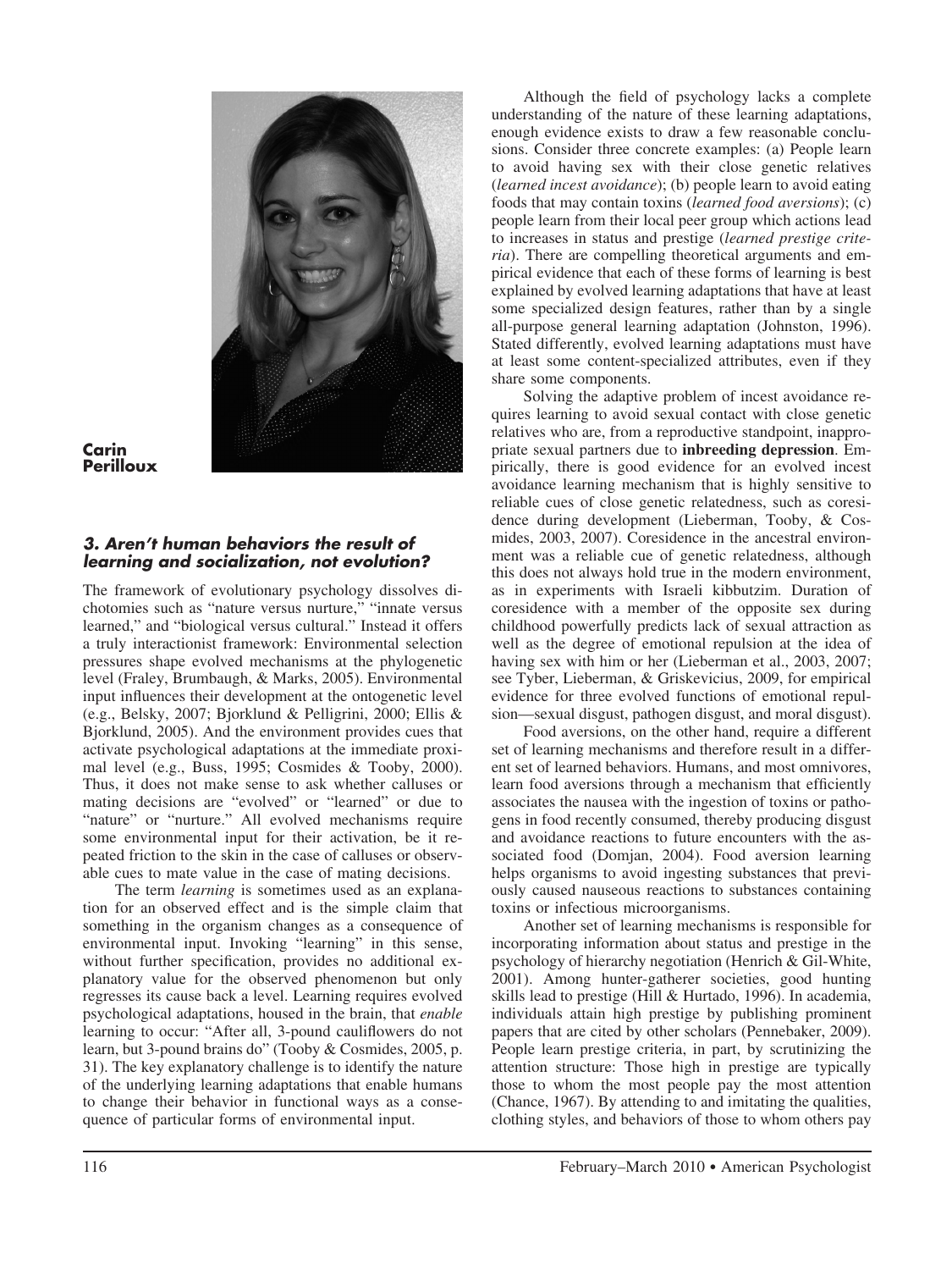

**David M. Buss**

the most attention, humans learn the prestige criteria of their local culture (one form of social learning) (Henrich & Gil-White, 2001).

These three forms of learning—incest avoidance, food aversion, and prestige criteria—require at least some content-specific specializations to function properly. Each operates on the basis of inputs from different sets of cues: coresidence during development, nausea paired with food ingestion, and group attention structure. Each has different functional output: avoidance of relatives as sexual partners, disgust at the sight and smell of specific foods, and emulation of those high in prestige. It is important to note that each form of learning solves a different adaptive problem.

There are four critical conclusions to draw from this admittedly brief and incomplete analysis. First, labeling something as "learned" does not, by itself, provide a satisfactory scientific explanation any more than labeling something as "evolved" does; it is simply the claim that environmental input is one component of the causal process by which change occurs in the organism in some way. Second, "learned" and "evolved" are not competing explanations; rather, learning requires evolved psychological mechanisms, without which learning could not occur. Third, evolved learning mechanisms are likely to be more numerous than traditional conceptions have held in psychology, which typically have been limited to a few highly general learning mechanisms such as classical and operant conditioning. Operant and classical conditioning are important, of course, but they contain many specialized adaptive design features rather than being domain general (Ohman & Mineka, 2003). And fourth, evolved learning mechanisms are at least somewhat specific in nature, containing particular design features that correspond to evolved solutions to qualitatively distinct adaptive problems.

*Socialization* is another explanation that is sometimes proposed as an alternative to evolutionary psychological explanations. Indeed, for much of 20th-century psychology, socialization was thought to be a powerful influence on human development, personality, and sex differences. This view was based on an old but extremely influential idea that "individual natures are merely indeterminate material that the social factor molds and transforms" (Durkheim, 1895/1962, p. 106). Although psychologists are increasingly recognizing that evolved tendencies play some role in psychological development, historically many theories of socialization implicitly assumed that the mind was more or less a blank slate upon which parents, teachers, and other agents of socialization wrote scripts (Pinker, 2002). Empirical work over the past few decades has gradually changed this assumption. Plomin and Daniels (1987), using behavioral genetic methodologies, showed that shared environmental influences within the family (those typically assumed by traditional socialization theories) account for a trivial percentage of variance in personality and other psychological variables. Furthermore, a meta-analysis of 172 studies of differential parental socialization practices of boys and girls discovered that "most effects were found to be non-significant and small" (Lytton & Romney, 1991, p. 267).

The sole exception to this conclusion, from among the 19 key domains examined in the meta-analysis, centered on sex-typed activities. Parents apparently encourage girls to play with dolls and houses and boys to play with balls, bats, and toy trucks. Even within this delimited domain, however, the assumption of a unidimensional parent-to-child direction of effects has been undermined by other studies. Male vervet monkeys, like boys, prefer playing with "masculine" toys such as trucks; female vervet monkeys, like most girls, prefer "feminine" toys such as Barbie dolls (Hines, 2004). Levels of prenatal exposure to androgens influence within-sex differences, with females exposed to higher levels of androgens displaying more masculine appearance and behavior (Hines & Green, 1991). The relative dearth of evidence for the potency of parental socialization on subsequent psychological development has caused some theorists to shift their emphasis away from parental socialization practices shared by children within families and instead to focus on peers (J. R. Harris, 2007) and withinfamily birth order (Sulloway, in press) to explain the nonshared environmental influences that behavioral genetic methods have shown must exist.

Given the large amount of effort that parents in all cultures expend on socializing their children, it would defy evolutionary logic if there were no adaptations in parents associated with socialization practices. Consequently, evolutionary psychologists fully accept the potential importance of environmental influences, whether coming from parents, siblings within families, or peers, but they suggest that socialization theories will become more powerful if informed by evolutionary psychological analyses (Buss, 2008; Ellis, Jackson, & Boyce, 2006).

The *daughter guarding hypothesis*—the idea that parents have evolved adaptations designed to socialize their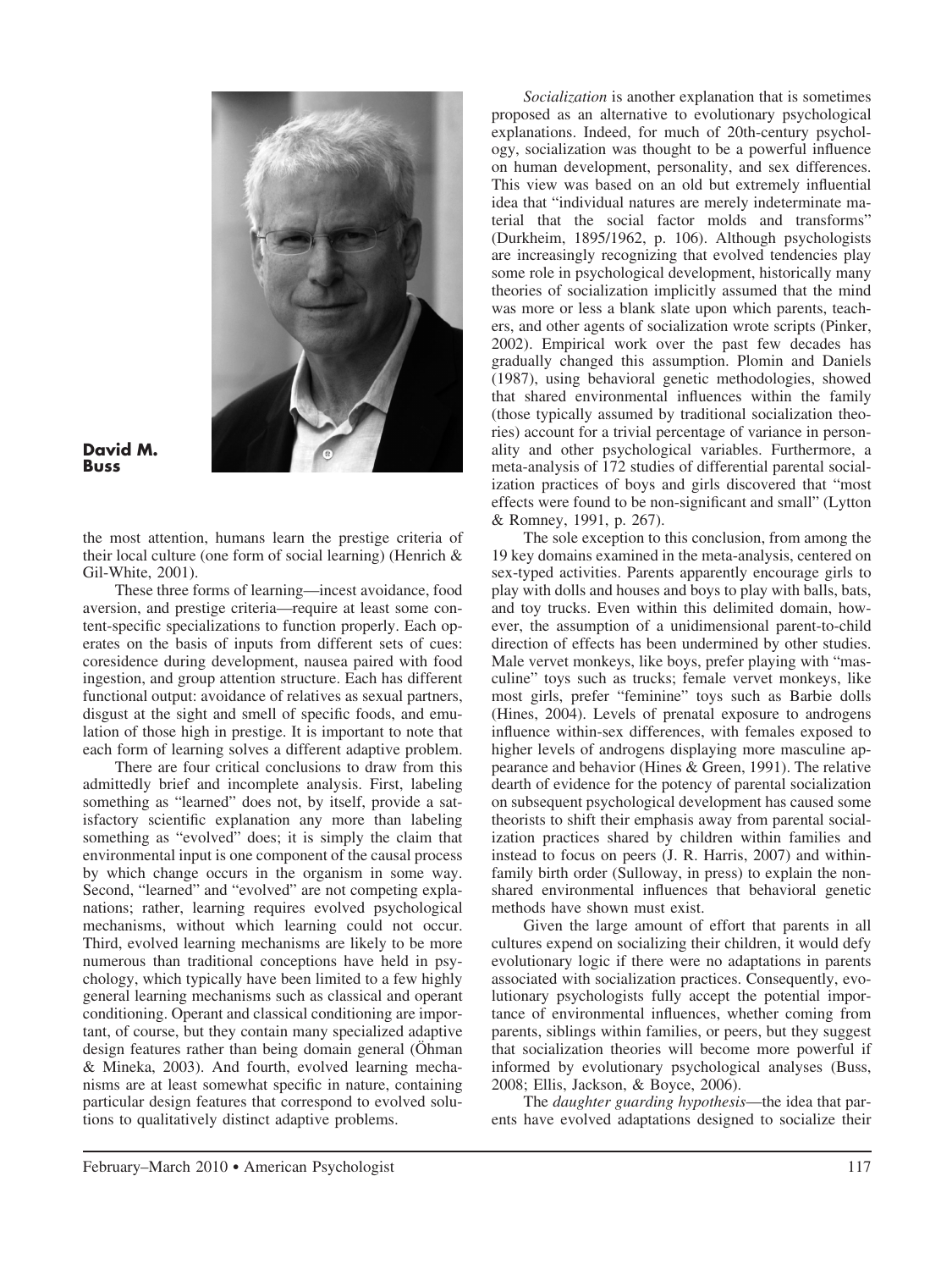daughters and sons differently in the sexual realm—exemplifies one approach to evolution-based theorizing about socialization (Perilloux, Fleischman, & Buss, 2008). According to the daughter guarding hypothesis, greater parental constraint on the sexuality of daughters would have provided three functional benefits: (a) protecting their daughter's sexual reputation, (b) preserving their daughter's mate value, and (c) preventing their daughter from being sexually exploited (Perilloux et al., 2008). Using two separate data sources, young adults and their parents, Perilloux and her colleagues found that parents were more likely to control their daughter's than their son's mating decisions (e.g., by imposing an earlier curfew); reported more emotional upset over their daughter's than their son's sexual activity; and exerted more control over their daughter's than their son's mate choice decisions. In a massive cross-cultural study, Low (1989) found support for the evolution-based daughter guarding hypothesis in a study of 93 cultures—girls across cultures are taught to be more sexually restrained than boys.

These studies illustrate just one evolutionary approach to socialization practices (see Geary & Flinn, 2001, for an evolutionary analysis of parenting, and Ellis et al., 2006, for an evolutionary theory of adaptive phenotypic plasticity). Much theoretical and empirical work remains to be done, but we can already see that evolutionary and socialization explanations are not necessarily mutually exclusive; in some cases, they can be usefully integrated to provide novel predictions.

#### *4. How does evolutionary psychology take culture into account?*

*Culture* is sometimes advanced as competing with explanations that invoke evolved psychology, most frequently when cross-cultural variability is observed. Cultural explanations sometimes invoke the notion that differences between groups are prima facie evidence that "culture" is an autonomous causal agent that creates the content of the human mind (see Buss, 2001, for an extended discussion of the myth of culture as a causal explanation). Although the ambiguous referent "culture" is generally presumed to have a single, coherent meaning, it can actually refer to at least two distinct concepts: (a) **evoked culture**—differential output elicited by variable between-group circumstances operating as input to a universal human cognitive architecture; and (b) **transmitted culture**—the subset of ideas, values, and representations that initially exist in at least one mind that come into existence in other minds through observation or interaction (Tooby & Cosmides, 1992). Neither of these distinct senses of culture, however, can be divorced from the content-structuring, evolved organization of the human mind.

Evoked culture arises from human cognitive architecture and expresses itself differentially according to local conditions. Mate preferences for physical appearance, for example, have been hypothesized to vary across cultures according to local levels of pathogen prevalence. Parasites are known to degrade physical appearance. In geographic regions with higher parasite loads, both men and women

place greater value on a potential mate's physical attractiveness (Gangestad & Buss, 1993; Gangestad, Haselton, & Buss, 2006). In fact, ecological variation in parasite prevalence accounts for 52% of the cultural variation in the importance placed on physical appearance in a mate. The key point is that evolutionary hypotheses about evoked culture can explain some forms of cultural variation, although obviously the extent to which it can do so remains to be determined.

Transmitted (or adopted) culture describes a second form of cultural phenomena (e.g., Norenzayan, 2006). Examples of transmitted culture include beliefs about the afterlife, local moral repugnance at the thought of ingesting certain foods such as beef or pork, the content of certain stereotypes about outgroup members, and information transmitted through gossip. In a series of studies testing hypotheses about adaptations for information transmission, McAndrew, Bell, and Garcia (2007) found predictable patterns of content and persons to whom gossip is spread. Individuals spread damaging gossip rapidly and widely about rivals but tend to conceal it about friends or lovers. Sexual rivals tend to target potential mates as recipients of derogatory rumors about their competitors. And men and women differ in the content of gossip they spread about their rivals, with men focusing more on deficiencies in athletic and professional prowess and women focusing more on appearance and sexual conduct (Buss & Dedden, 1990; Campbell, 2004). No one claims to have articulated a comprehensive explanation of any particular instance of transmitted culture. Nonetheless, satisfying explanations of transmitted culture will involve at least the following elements: (a) psychological adaptations in individuals designed to selectively transmit ideas, beliefs, or representations to others; (b) psychological adaptations in receivers designed to selectively accept some ideas from among the available welter of ideas (Flinn, 1997); and (c) psychological adaptations designed to discount or reject other ideas from the available cultural pool on the basis of qualities such as source credibility and conflicts of fitness interests (Cosmides & Tooby, 2000). As Allport and Postman (1947, p. 314) astutely observed long ago, "Rumor is set into motion and continues to travel based on its appeal to the strong personal interests of the individuals involved in the transmission."

Transmitted culture, if it is passed down over many generations, can in turn create new selection pressures for novel human adaptations (Cochran & Harpending, 2009). An adaptation for the digestion of dairy products, a product of the cultural invention of agriculture, provides one welldocumented physiological example. A possible psychological example is the modern rise of sociopathic traits as a consequence of living in large cities, which lowers the reputational costs of pursuing a strategy of deception, cheating, and defection (Buss & Duntley, 2008; Mealey, 1995). Just as transmitted culture rests on a foundation of evolved psychological adaptations, novel adaptations can evolve as a consequence of transmitted culture. Whether humans have evolved psychological adaptations over the past 10,000 years for other culturally transmitted inven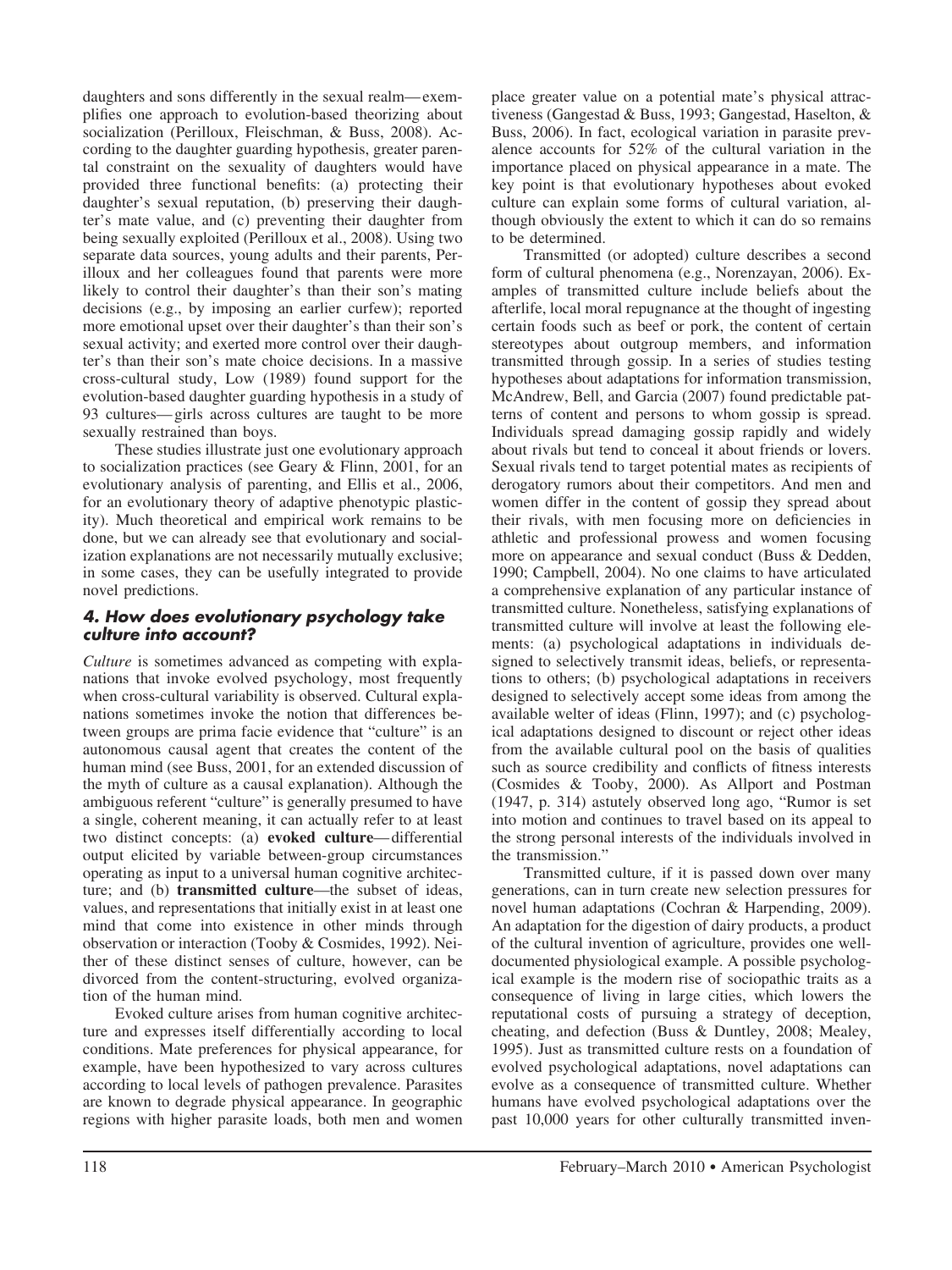tions, such as cash economies, remains an open question. Although ground has barely been broken on adaptation– culture coevolutionary processes (sometimes called gene– culture coevolution), theoretical work suggests that this is a promising avenue of research (Cochran & Harpending, 2009; Richardson & Boyd, 2005).

The stance of evolutionary psychology toward culture can be summarized by several key points: (a) Cultural phenomena are real and require explanation; (b) labeling something as "culture" is simply a description, not a causal explanation; (c) it is useful to distinguish between different forms of cultural phenomena, such as evoked culture and transmitted culture; (d) explaining evoked cultural phenomena requires an understanding of the evolved psychological mechanisms and the relevant environmental input involved in their elicitation; (e) explaining transmitted culture requires the invocation of evolved psychological mechanisms in both transmitters and receivers; and (f) transmitted culture, if recurrent over generations, can influence the evolution of novel adaptations, which in turn can affect transmitted culture, theoretically producing adaptation–culture coevolutionary processes.

#### *5. How do recent novel environmental phenomena affect human evolutionary psychology?*

Extremely novel recent environments, of course, have not had enough time to influence the evolution of psychological adaptations. Humans live in modern environments that differ in some important ways from the ancestral environments to which our hominid ancestors adapted. Rather than collecting food via hunting or gathering, people eat at restaurants and buy prepackaged food at the grocery store. Modern computers have partially replaced face-to-face communication, whereas increased geographic mobility has brought together previously isolated peoples. Through contraceptive technology, modern humans can sever the link between sexual intercourse and reproduction. How do these recent environmental novelties affect human evolved psychology?

There are at least two approaches to answering this question. First, mismatches between modern and ancestral environments may negate the adaptive utility of some evolved psychological mechanisms. Mechanisms that once influenced reproductive success may no longer have the same effect. Our evolved taste for foods containing fat and sugar, adaptive in the past, now leads to obesity and Type 2 diabetes in modern environment replete with highly processed foods available cheaply and in great abundance. Second, novel environmental stimuli, such as media images or pornography, may trigger, hijack, or exploit our evolved psychological mechanisms.

Male sexual jealousy provides a specific example of a mismatch between ancestral and modern environments. Male sexual jealousy almost certainly evolved, in part, to serve a paternity certainty function—motivating men to ward off mate poachers, deterring a mate from sexually straying, and avoiding investing in a rival's offspring (Buss, 2000). In the modern world, however, if a man's wife is taking birth control, male sexual jealousy adaptations could be considered superfluous in the prevention of investing in unrelated offspring.

If the relevant adaptation were a general motivation to maximize reproductive success (which cannot evolve in principle—see Tooby & Cosmides, 1990), then the wife's contraception should short-circuit or dispel her partner's sexual jealousy. If the relevant adaptation is a powerful emotion triggered by modern instances of ancestral cues, such as witnessing one's mate kissing a rival, then knowledge of the wife's contraception would not prevent the activation of her partner's sexual jealousy. Psychological adaptations will be activated by the cues, or close approximations of those cues, that those adaptations were designed to detect, regardless of whether the adaptations currently serve the functions for which they originally evolved.

In order for contraception to affect male sexual jealousy, the selection pressures introduced by its invention would have to fashion new, or modify existing, psychological mechanisms. For such complex adaptations to evolve, the selection pressures responsible for their design must be reliably and recurrently faced for multiple generations. Effective contraception is a very recent invention on the timescale of human history. Consequently, there has not been enough time for natural selection to forge or modify complex psychological adaptations to effectively utilize the evolutionarily novel inputs associated with birth control. In some ways, there exist mismatches between the social world in which humans evolved and the modern worlds they now inhabit.

The other way in which novel environmental influences can affect evolved psychology is when they hijack our evolved psychological mechanisms by closely mimicking ancestral cues that the psychological adaptation was designed to detect. Pornography, for example, can activate a man's sexual arousal adaptations, despite his inability to copulate and impregnate a two-dimensional image of a woman on a page or computer screen (Symons, 1979). This activated adaptation was designed to elicit arousal at the sight of an attractive, unclothed, sexually receptive woman. In ancestral environments, such a sight would only have occurred in a woman's actual presence, reliably indicating a sexual opportunity. Consequently, there would have been no selection pressure to design a mechanism capable of distinguishing between a situation in which a nude woman was seen and a sexual opportunity existed, and a similar situation lacking such sexual opportunity (e.g., a photograph of a nude woman). In short, modern cues that mimic ancestral cues can artificially hijack evolved psychological adaptations in ways that may not be currently adaptive. In some ways, of course, modern environments do resemble ancestral environments, and adaptations functional in the past may continue to be functional in the present, so the continuity of functionality must be determined on a caseby-case basis.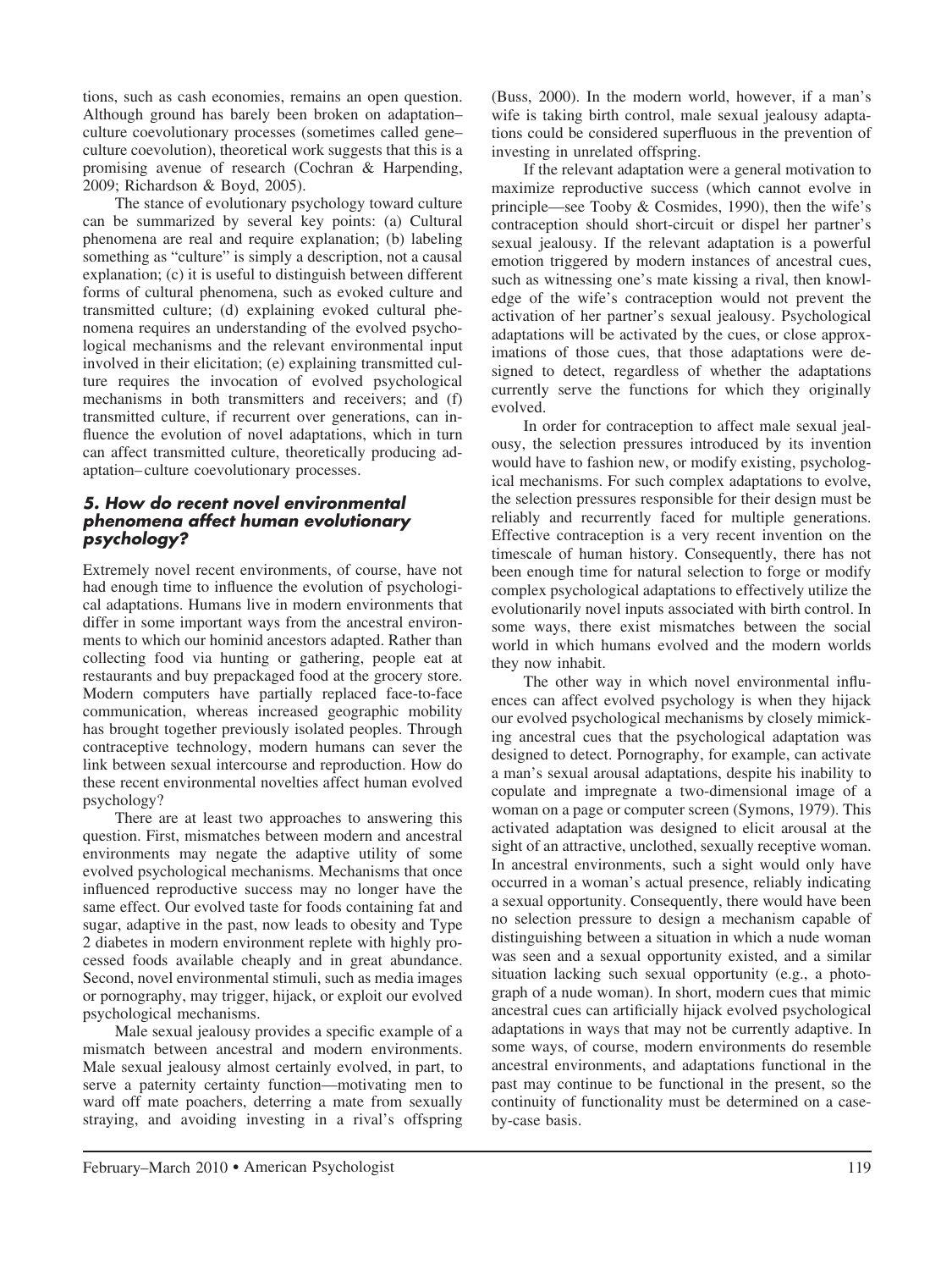#### *6. What role do genes play in the framework of evolutionary psychology?*

This is a complicated question that can be analyzed at a minimum of three levels—genetic determinism versus interactionism, genes underlying adaptations, and inferences about adaptations in the absence of knowledge of molecular-genetic substrate.

*Genetic determinism versus interactionism.* Genetic determinism is the view that genes determine phenotypes, such as morphology, psychology, or behavior, with little or no environmental influence. Evolutionary psychology forcefully rejects a genetic determinism stance and instead is organized around a crisply formulated interactionist framework that invokes the role of the environment at every step of the causal process. Environmental input includes (a) the selection pressures that give rise to psychological adaptations; (b) the environments needed for the proper development of these mechanisms in individual humans; and (c) immediate proximate inputs necessary for their activation. Indeed, adaptations exist in their current form precisely because they historically solved adaptive problems posed by various environmental contingencies.

To illustrate the inaccuracy of the notion that evolutionary psychology holds to a genetic determinist stance, consider one example of an environmental variable activating a plausible evolved psychological mechanism—the decrease in testosterone that occurs when men enter a long-term relationship such as marriage (Burnham et al., 2003) and the further decrease in testosterone after the birth of their first offspring (Gray, Yang, & Pope, 2006). This candidate adaptation is hypothesized to function to redirect the effort that a man allocates away from mating and toward the adaptive problem of parenting. The evolved mechanisms involved in the regulation of androgens in males obviously have a genetic basis, but in this context they are designed to use specific social cues in adjusting their levels (Gray, Parkin, & Samms-Vaughan, 2007). The key point of this example, whether or not further research confirms its nature and hypothesized function, is that evolutionary psychology furnishes an interactionist perspective. Psychological adaptations are designed to respond to social conditions such as being mated or unmated, being a parent or being childless, being high or low in the status hierarchy, and more generally, confronting one suite of adaptive problems rather than another. Although evolutionary psychology clearly rejects a blank slate view of the human mind, it just as clearly rejects genetic determinism and instead provides a detailed interactionist framework (Pinker, 2002).

*Is there a gene for each behavioral adap***tation?** Evolutionary psychologists sometimes receive questions such as "Is there a jealousy gene?" or "Is there a gene for male aggression?" Genes do not code directly for particular physiological or behavioral characteristics; rather, they code for specific proteins. When geneticists say there is a gene for a particular trait, this is a shorthand way of indicating that the gene is involved in some way in the

expression of that trait. Most characteristics are polygenic, that is, they are regulated by complex interactions of many genes in conjunction with specific forms of environmental input. Single genes rarely code for any complex mechanism, be it physiological or psychological. Although the discovery of the sickle cell gene led some scientists to be optimistic about finding other single-gene adaptations, decades of subsequent research have revealed few others. All adaptations, by definition, must have a genetic basis. If they did not, they could not have evolved by the process of natural selection. This applies as much to brain-based psychological adaptations such as snake fear and cheater detection as it does to body-based physiological adaptations such as the kidneys and lungs.

*Can you provide evidence for a psychological adaptation without documenting its genetic basis?* Evolutionary psychologists often formulate hypotheses about adaptations, although some test hypotheses about by-products of adaptations (e.g., Kurzban, Tooby, & Cosmides, 2001) or noise generated by mutations (e.g., Keller & Miller, 2006). Adaptations are typically defined by the complexity, economy, and efficiency of their design and their precision in effecting specific functional outcomes, not by the ability of scientists to identify their complex genetic bases (Williams, 1966). For example, the human eye is indisputably an adaptation designed for vision, based on the design features for solving the particular adaptive problems such as detecting motion, edges, colors, and contrasts. The reliably developing, universal, and complex design features of the eyes provide abundant evidence that they are adaptations for specific functions, even though scientists currently lack knowledge of the specific genes and gene interactions involved in the visual system.

The same logic applies to psychological adaptations. Just as empirical research has documented snake fears, the auditory looming bias, and the descent illusion as adaptations without identifying their genetic basis, so too can research confirm the existence of adaptations for kin altruism, differential parental investment, and cheater detection in social exchange without identifying their genetic basis. The demonstration of specialized functional design provides some of the most compelling forms of evidence for adaptation. Identifying the genetic basis of a trait is neither necessary nor sufficient for demonstrating that the trait is an adaptation.

Nonetheless, we expect that developments in molecular genetics will be increasingly useful in both testing and informing evolutionary psychological hypotheses. Individual variations in the alleles of the DRD4 gene provide one example. The 7R allele has been linked with novelty seeking and extraversion (Ebstein, 2006), and it occurs at dramatically different rates in different geographical regions (e.g., higher in North America than in Asia). This 7R allele of the DRD4 gene has been hypothesized to be advantageous in exploiting resources in novel environments (Chen, Burton, Greenberger, & Dmitrieva, 1999; Penke, Denissen, & Miller, 2007). The finding that the 7R allele is substantially more common in nomadic than in sedentary popula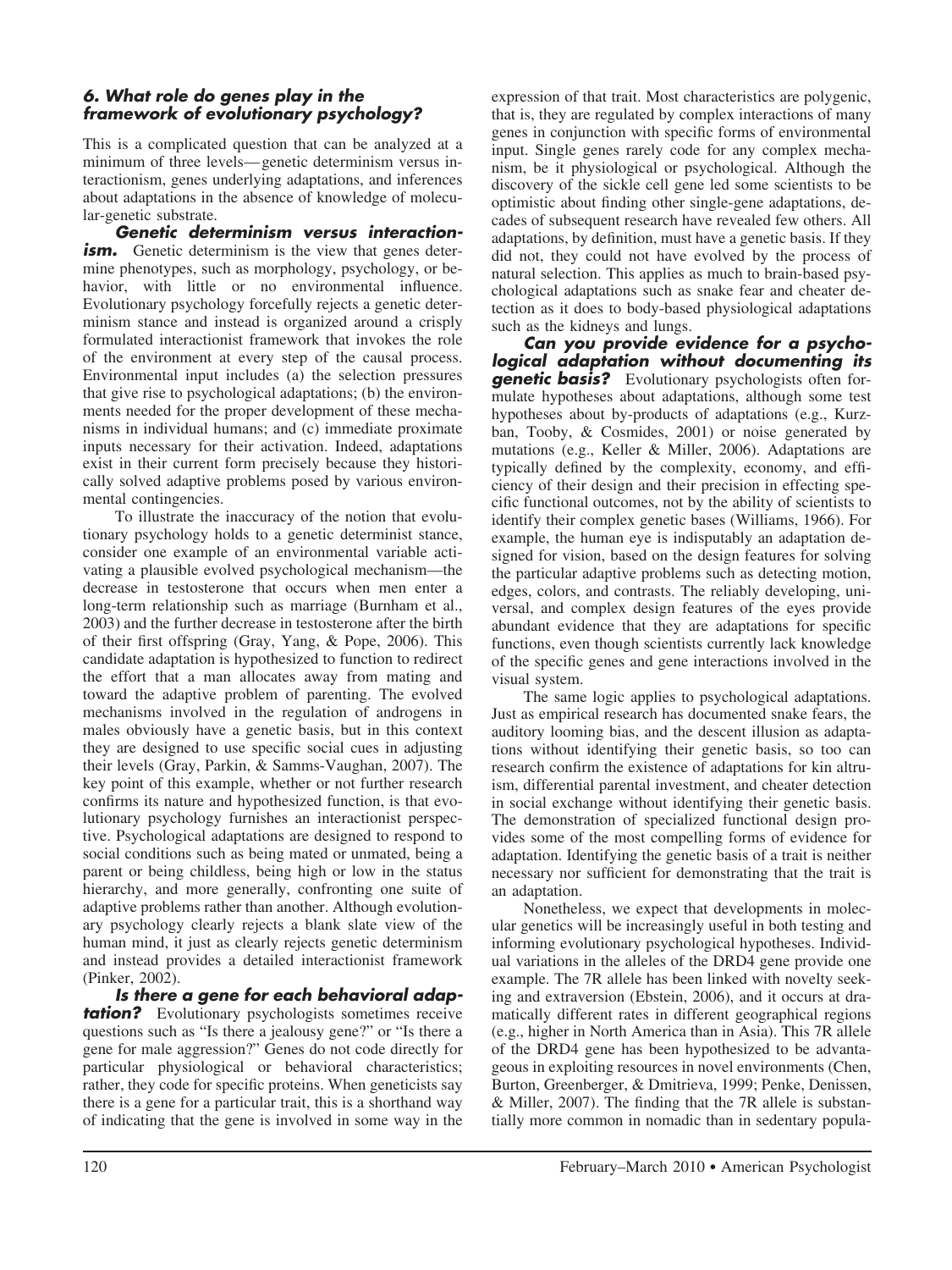tions supports this evolutionary psychological hypothesis (Eisenberg, Campbell, Gray, & Sorenson, 2008). In short, although molecular genetic analysis is not necessary for carrying out the research program of evolutionary psychology, we anticipate that it will become increasingly useful to test and to inform some evolutionary psychological hypotheses.

#### *7. What is the practical value of evolutionary psychology?*

Evolutionary psychology is a basic science, and as such it seeks a fundamental understanding of human nature—our evolved mechanisms of mind. Its conceptual framework was developed as a metatheory for aiding psychological science, not specifically as an aid for practical applications. Nonetheless, insights provided by evolutionary psychology have increasingly been applied to practical societal problems.

One practical application is in the field of clinical psychology. The evolutionary clinical psychologist Steve Ilardi has developed effective treatment for depression based on what he has hypothesized to be plausible mismatches between ancestral and modern environments. In ancestral times, people spent much of their day outdoors in sunshine, engaging in high-activity tasks such as hunting, gathering, building shelters, making tools, and tending to children. They lived in small tightly knit groups rather than isolated nuclear families. And their diets differed from most modern diets. His six-step treatment for depression includes increasing omega-3 fatty acid consumption, getting at least 30 minutes of daily exposure to sunlight, ramping up exercise, socializing daily with friends and family, engaging in antiruminative activity, and adopting patterns of good sleep hygiene—all procedures designed to mimic ancestral living conditions. This evolution-based therapy has produced a 14-week success rate of 75.3%, defined as a greater than 50% reduction in depressive symptoms, compared with a 22% success rate for a waitlist control group (Ilardi et al., 2007).

These results do not imply that depression was absent in ancestral times. Indeed, there is evidence that some forms of depression (or low mood) may serve different adaptive functions, such as disengaging from strategies that are not working, aiding people to be more objective in reassessing their goals, signaling to loved ones that they are in need of help, or conserving energy (e.g., Andrews & Thompson, 2009; Keller & Nesse, 2006; Nesse & Williams, 1994; Stevens & Price, 1996; Watson & Andrews, 2002). Nonetheless, rates of depression appear to have increased dramatically in the modern environment (Kessler  $& Üstin, 2008)$ . A deeper evolutionary understanding of the common modern problem of depression, including its possible functions as well as the ways in which mismatches between ancestral and modern environments exacerbate it, can lead to better prevention and treatment. Although clinical applications are just beginning, evolutionary psychology is starting to yield practical benefits from clinical treatment and lifestyle recommendations.

Another practical application is in the area of law. Legal scholars are increasingly using knowledge of evolved psychological adaptations to understand how to better regulate human behavior and guide policy decisions. Evolutionary psychology helped to inspire the formation of the Society for Evolutionary Analysis in Law (SEAL: see www.sealsite.org), which now has over 400 members spanning more than 30 countries. The practical legal applications include uncovering conflicts among simultaneously pursued legal policies; sharpening the cost–benefit analyses that often influence legal policymaking; increasing our understanding about human decision making; disentangling the multiple causes of various law-relevant behaviors; exposing a variety of unwarranted assumptions underlying legal approaches for inspiring behavioral changes; assessing the comparative effectiveness of legal strategies used to change specific behaviors; and identifying undernoticed and unintended selection pressures that legal systems can themselves create (Jones & Goldsmith, 2005).

Evolutionary analysis sheds light on the complex factors behind sexual harassment, sexual assault, and infanticide, helping guide legal initiatives to aid in deterring future assaults (Jones, 1997, 1999; Jones & Goldsmith, 2005). To take one concrete example, sexual harassment and stalking laws typically invoke what is called a "reasonable person standard," which means that a person can be liable for behavior if a reasonable person would have found the behavior to be sexually harassing or fear inducing. Evolution-guided research, however, has shown that women consistently judge a variety of acts to be more sexually harassing than do men, and women experience greater levels of fear than do men in response to specific acts of being stalked (Buss, 2003; Duntley & Buss, in press). But if reasonable women and reasonable men have different reactions, how exactly can a jury apply an ungendered "reasonable person standard"? Although no firm solutions have been attained, legal scholars are beginning to evaluate evolution-based findings such as these for constructing laws that are more effective for their intended purpose, such as the reduction of illegal sexual harassment and stalking (Jones & Goldsmith, 2005).

Although evolutionary psychology is a scientific discipline with no social agenda, greater knowledge of evolved psychological mechanisms and the environmental cues that activate them can, in principle, aid the effectiveness of preexisting widely desired social policies. Reducing the rate of child abuse, for example, could be facilitated by knowledge of the evolutionary forces that affect its occurrence. The fact that an evolutionary hypothesis led to the discovery of the single largest predictor of child abuse to date—the presence of a step-parent in the home—provides a "lever" for social policies designed to reduce the incidence of child abuse (Daly & Wilson, 2005; Herring, 2009; Jones & Goldsmith, 2005).

#### *8. What are the limitations of evolutionary psychology?*

Although we have articulated what we see as some of the valuable properties of evolutionary psychology and clari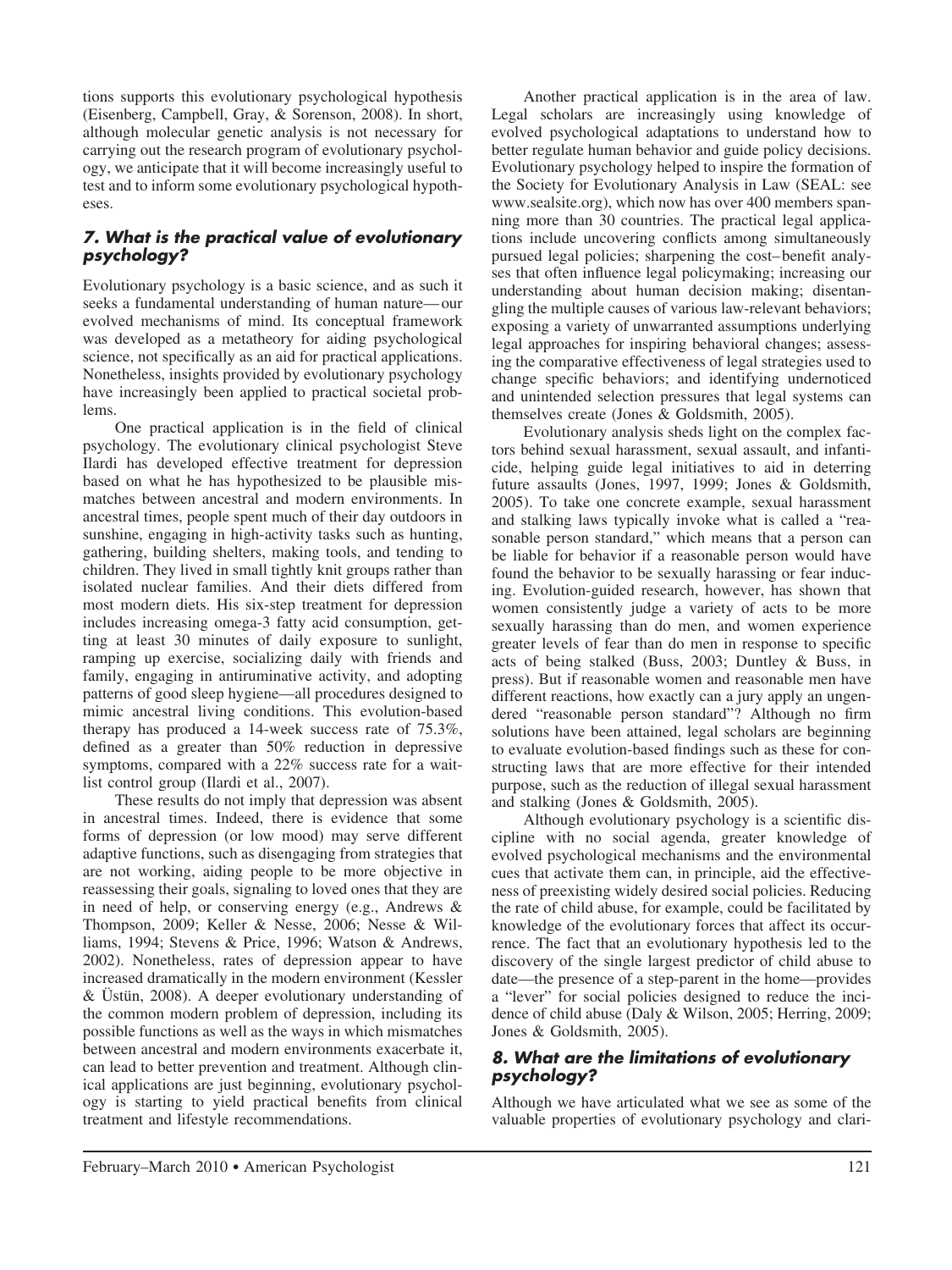fied some common misconceptions, it is also important to highlight its limitations—both empirical phenomena that are genuinely perplexing and current conceptual constraints. One class of limitations pertains to phenomena that are truly puzzling from an evolutionary perspective, such as those that appear to reduce an individual's reproductive success, and cannot be explained by mismatches with, or hijacking of, our psychological mechanisms by modernday novel environmental inputs. The most obvious example is homosexual orientation, which has been called "the Darwinian paradox." Exclusive homosexual orientation seems to defy evolutionary logic since it presumably fails to increase an individual's reproductive success. Although evolutionary hypotheses have been proposed for homosexuality, as discussed earlier, none have received empirical support thus far (e.g., Bobrow & Bailey, 2001).

Another puzzling phenomenon is suicide. In the United States, more than 30,000 individuals intentionally take their own lives each year (Gibbons, Hur, Bhaumik, & Mann, 2005). It is more common among males than females and shows age spikes in adolescence and old age. De Catanzaro (1995) and others (Brown, Dahlen, Mills, Rick, & Biblarz, 1999) argued that suicide is most likely to occur in those who have a dramatically reduced ability to contribute to their own reproductive fitness. In several studies, they found that ill health, burdensomeness to kin, and failure in heterosexual mating were strong predictors of suicidal ideation. Although burdensomeness to kin provides a plausible explanation for some suicides among the elderly, it strains credulity to argue that it would be beneficial to a healthy adolescent's reproductive success to end his or her life permanently, regardless of the current mating prospects. Such suicides are likely to be nonadaptive byproducts of evolved mechanisms that malfunction (Wakefield, 2005). In brief, there are puzzling phenomena such as homosexuality and suicide that remain at least somewhat inexplicable on the basis of current evolutionary psychological accounts.<sup>2</sup>

Another limitation is that we lack detailed knowledge of many selection pressures that humans faced over the millions of years of their evolution. We do not possess a videotape of deep time that would reveal in precise detail all of the selective events over millions of years that have led to the current design of the human body and mind. Nonetheless, this limitation is not total. There is a surprisingly abundant amount of information about the human ancestral environment that we do know to a reasonable degree of certainty. For example, ancestral humans "had two sexes; chose mates; had color vision calibrated to the spectral properties of sunlight; lived in a biotic environment with predators; were predated on; bled when wounded; were incapacitated from injuries; were vulnerable to a large variety of parasites and pathogens; and had deleterious recessives rendering them subject to inbreeding depression if they mated with siblings" (Tooby & Cosmides, 2005, pp. 23–24).

Scientists also know that fertilization occurred internally within females, not within males; that females, not males, bore the metabolic costs of breastfeeding; that our ancestors engaged in hunting for at least the past one million years (Leakey & Lewin, 1992; Milton, 1999); that our ancestors lived in small groups, ranging in size from a few dozen to 150 (Dunbar, 1993); and that our ancestors made and used tools for hunting, gathering, cooking, and warfare (Ambrose, 2001; Bingham, 2000; Klein, 2000). We also know that bipedal locomotion (Tattersall, 1995), extended childhood (Harvey & Clutton-Brock, 1985), long-term pair bonds, biparental investment (Hawkes, 2004), and relatively concealed ovulation (Sillén-Tullberg) & Møller, 1993) distinguish our ancestors from their closest primate relative, the chimpanzee.

Evolutionary psychologists also use evidence from anthropology, archaeology, primatology, comparative biology, and ethology to elucidate some aspects of an otherwise scientifically uncertain ancestral past. For example, the paleontological evidence is rife with ancient caches of skulls and skeletons showing patterned lethal injuries, corresponding in size and shape to ancient weapons discovered in the vicinity. When combined with cave art depictions of fighting and many other sources of evidence, the cumulative findings yield reasonable inferences that human warfare was a potent hostile force of nature for human ancestors, that males were far more often perpetrators and victims of homicide than females, and that the majority of ancestral attackers were right handed (Duntley & Buss, 2008).

Evolutionary psychologists also use a task analysis of existing mechanisms to provide a window into the past. Just as astronomers use phenomena such as three degree black body radiation and an expanding universe to develop cogent and testable theories about events in the universe's past, evolutionary psychologists can use the functional design of the human psychological architecture to make cogent inferences about the past. The universal and reliably developing fear of snakes, even in modern environments containing few snakes, reveals that snakes were a hostile force of nature in our evolutionary past (Nesse, 1990). Similar scientific inferences can be drawn from universal human taste preferences (e.g., the substances humans find bitter often contain toxins), landscape preferences (e.g., desire for habitats containing prospect and refuge), and mate preferences (e.g., attraction to observable cues statistically correlated with fertility). Humans are living fossils. They are walking archives that provide a wealth of knowledge of the past. In sum, although convergent evidence from independent data sources yields especially reasonable inferences about *some* past selection pressures, evolutionary psychology, and indeed the entire field of psychology, will always be limited by incomplete knowledge of past selection pressures.

A final limitation of evolutionary psychology centers on a current relative deficiency in explaining cultural and individual differences. Evolutionary psychology has been

<sup>2</sup> Modern-day adoption of genetically unrelated children may represent another empirical puzzle; for detailed discussion of adoption in evolutionary perspective, see Silk (1990).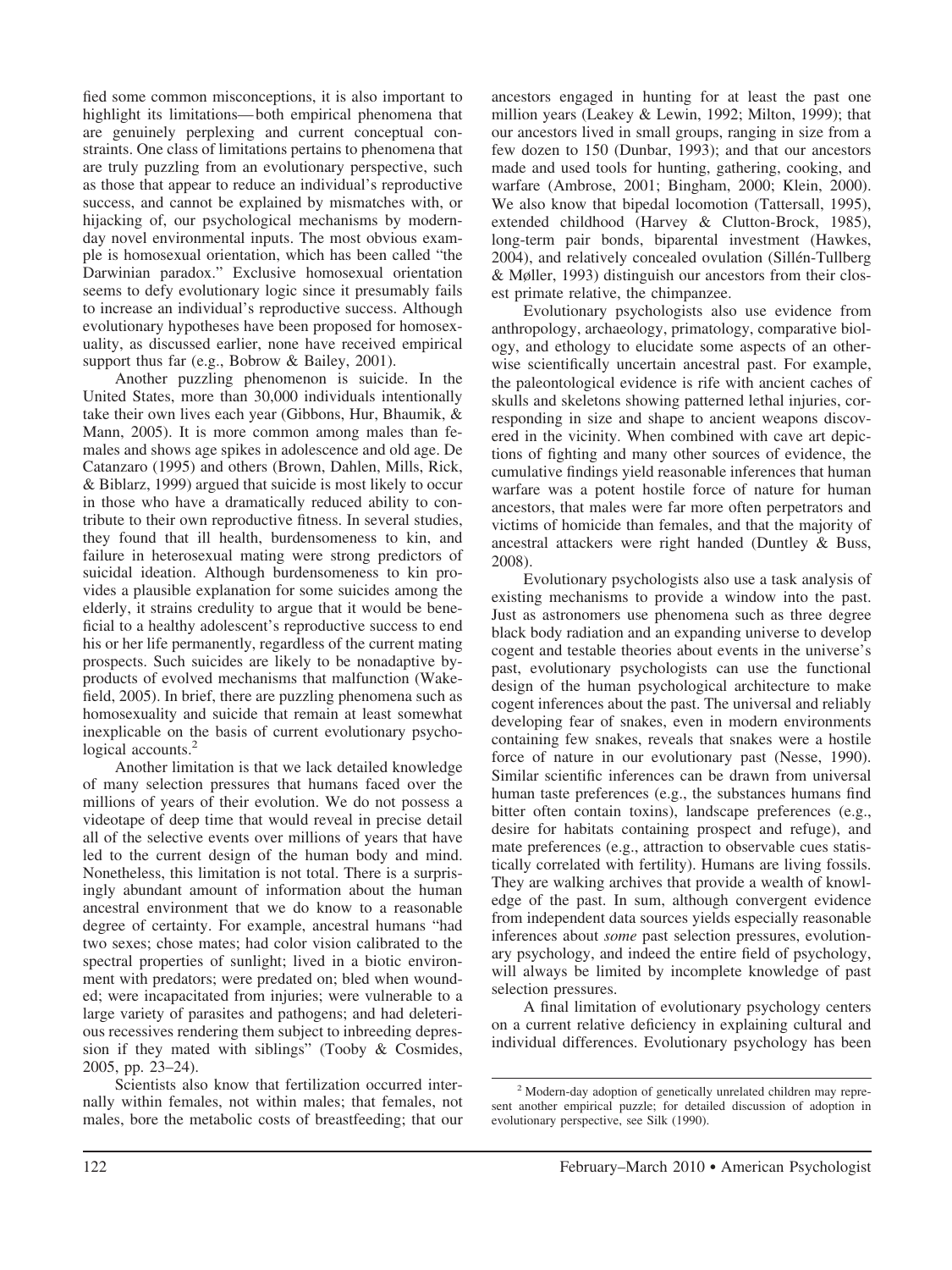far more successful in predicting and explaining speciestypical and sex-differentiated psychological adaptations than explaining variation within species or within the sexes (Buss, 2009). Although evolutionary psychologists have discovered a female superiority in spatial location memory (Silverman & Choi, 2005), a likely adaptation to gathering, they have not yet explained the considerable variation within women, nor why some men are better than women at this ability. Although progress is starting to occur in explaining individual differences (e.g., Buss, 2009; Keller & Miller, 2006; Nettle, 2006; Penke et al., 2007) and cultural differences (e.g., Gangestad et al., 2006; Schaller & Murray, 2008; Schmitt, 2005), the field has barely scratched the surface of the formidable task of explaining this variability.

### **Conclusions**

Over the past 15 years, evolutionary psychology has grown from being viewed as a fringe theoretical perspective to occupying a central place within psychological science. Courses in evolutionary psychology are being offered at many colleges and universities throughout the United States and, indeed, in countries throughout the world. Evolutionary psychology is now covered in all introductory psychology textbooks, albeit with varying degrees of accuracy. One quantitative study of the coverage of evolutionary psychology in these texts came to three conclusions: (a) Coverage of evolutionary psychology has increased dramatically; (b) the "tone" of coverage has changed over the years from initially hostile to at least neutral (and in some instances balanced); and (c) there remain misunderstandings and mischaracterizations in each of the texts (Cornwell et al., 2005; Park, 2007).

The purpose of this article has been to answer frequently raised questions, to clarify evolutionary psychology's stance on controversial issues, to correct some of the more common misunderstandings, and to highlight some of its current limitations. We hope that these clarifications will increase the accuracy of coverage in psychology journals and textbooks, aid communication between psychologists who do and do not adopt the theoretical perspective of evolutionary psychology, and ultimately help to advance knowledge in psychological science, which is the shared goal of all psychologists regardless of theoretical perspective.

#### **REFERENCES**

- Alcock, J. (2005). *Animal behavior: An evolutionary approach* (8th ed.). Sunderland, MA: Sinauer.
- Allport, G. W., & Postman, L. (1947). *The psychology of rumor.* New York, NY: Holt.
- Ambrose, S. H. (2001, March 2). Paleolithic technology and human evolution. *Science, 291,* 1748–1753. doi:10.1126/science.1059487
- Andrews, P. W., & Thomson, A. J. (2009). The bright side of being blue: Depression as an adaptation for analyzing complex problems. *Psychological Review, 116,* 620–654. doi:10.1037/a0016242
- Barrett, H. C. (2005). Adaptations to predators and prey. In D. M. Buss (Ed.), *The handbook of evolutionary psychology* (pp. 200–223). New York, NY: Wiley.
- Barrett, H. C., & Kurzban, R. (2006). Modularity in cognition: Framing

the debate. *Psychological Review, 113,* 628–647. doi:10.1037/0033- 295X.113.3.628

- Belsky, J. (2007). Childhood experiences and reproductive strategies. In R. Dunbar & L. Barrett (Eds.), *Oxford handbook of evolutionary psychology* (pp. 237–254). Oxford, England: Oxford University Press.
- Bingham, P. M. (2000). Human evolution and human history: A complete theory. *Evolutionary Anthropology, 9,* 248–257. doi:10.1002/1520-6505(2000)9: 6<248::AID-EVAN1003>3.0.CO;2-X
- Bjorklund, D. F., & Pelligrini, A. D. (2000). Child development and evolutionary psychology. *Child Development, 71,* 1687–1708.
- Bobrow, D., & Bailey, J. M. (2001). Is male homosexuality maintained via kin selection? *Evolution and Human Behavior, 22,* 361–368. doi: 10.1016/S1090-5138(01)00074-5
- Bracha, H. S. (2004). Freeze, flight, fight, fright, faint: Adaptationist perspectives on the acute stress response spectrum. *CNS Spectrums, 9,* 679–685.
- Brown, R. M., Dahlen, E., Mills, C., Rick, J., & Biblarz, A. (1999). *Suicide and Life Threatening Behavior, 29,* 58–71.
- Burnham, T. C., Chapman, J. F., Gray, P. B., McIntyre, M. H., Lipson, S. F., & Ellison, P. T. (2003). Men in committed, romantic relationships have lower testosterone. *Hormones and Behavior, 44,* 119–122. doi: 10.1016/S0018-506X(03)00125-9
- Buss, D. M. (1989). Sex differences in human mate preferences: Evolutionary hypotheses testing in 37 cultures. *Behavioral and Brain Sciences, 12,* 1–49.
- Buss, D. M. (1995). Evolutionary psychology: A new paradigm for psychological science. *Psychological Inquiry, 6,* 1–49.
- Buss, D. M. (2000). *The dangerous passion.* New York, NY: Free Press. Buss, D. M. (2001). Human nature and culture: An evolutionary psycho-
- logical perspective. *Journal of Personality, 69,* 955–978. Buss, D. M. (2003). *The evolution of desire: Strategies of human mating*
- (rev. ed.). New York, NY: Free Press.
- Buss, D. M. (2005). *The handbook of evolutionary psychology.* New York, NY: Wiley.
- Buss, D. M. (2008). *Evolutionary psychology: The new science of the mind.* Boston, MA: Pearson.
- Buss, D. M. (2009). How can evolutionary psychology successfully explain personality and individual differences? *Perspectives in Psychological Science, 4,* 359–366. doi:10.1111/j.1745-6924.2009.01138.x
- Buss, D. M., & Dedden, L. (1990). Derogation of competitors. *Journal of Social and Personal Relationships, 7,* 395–422. doi:10.1177/ 0265407590073006
- Buss, D. M., & Duntley, J. D. (2008). Adaptations for exploitation. *Group Dynamics, 12,* 53–62. doi:10.1037/1089-2699.12.1.53
- Buss, D. M., & Haselton, M. G. (2005). The evolution of jealousy. *Trends in Cognitive Science, 9,* 506–507.
- Buss, D. M., Larsen, R. J., & Westen, D. (1992). Sex differences in jealousy: Evolution, physiology, and psychology. *Psychological Science, 3,* 251–255. doi:10.1111/j.1467-9280.1992.tb00038.x
- Buss, D. M., & Shackelford, T. K. (2008). Attractive women want it all: Good genes, economic investment, parenting proclivities, and emotional commitment. *Evolutionary Psychology, 6,* 134–146.
- Campbell, A. (2004). Female competition: Causes, constraints, content, and contexts. *Journal of Sex Research, 41,* 16–26.
- Chance, M. R. A. (1967). Attention structure as the basis of primate rank orders. *Man, 2,* 503–518.
- Chen, C., Burton, M., Greenberger, E., & Dmitrieva, J. (1999). Population migration and the variation of dopamine D4 receptor (DRD4) allele frequencies around the globe. *Evolution and Human Behavior, 20,* 309–324. doi:10.1016/S1090-5138(99)00015-X
- Cochran, G., & Harpending, H. (2009). *The 10,000 year explosion: How civilization accelerated human evolution.* New York, NY: Perseus.
- Cornwell, E. R., Palmer, C., Guinther, P. M., & Davis, H. P. (2005). Introductory psychology texts as a view of sociobiology/evolutionary psychology's role in psychology. *Evolutionary Psychology, 3,* 355–374.
- Cosmides, L., & Tooby, J. (1994). Origins of domain specificity: The evolution of functional organization. In L. Hirschfeld & S. Gelman (Eds.), *Mapping the mind: Domain specificity in cognition and culture* (pp. 85–116). New York, NY: Cambridge University Press.
- Cosmides, L., & Tooby, J. (2000). Consider the source: The evolution of adaptations for decoupling and metarepresentation. In D. Sperber (Ed.),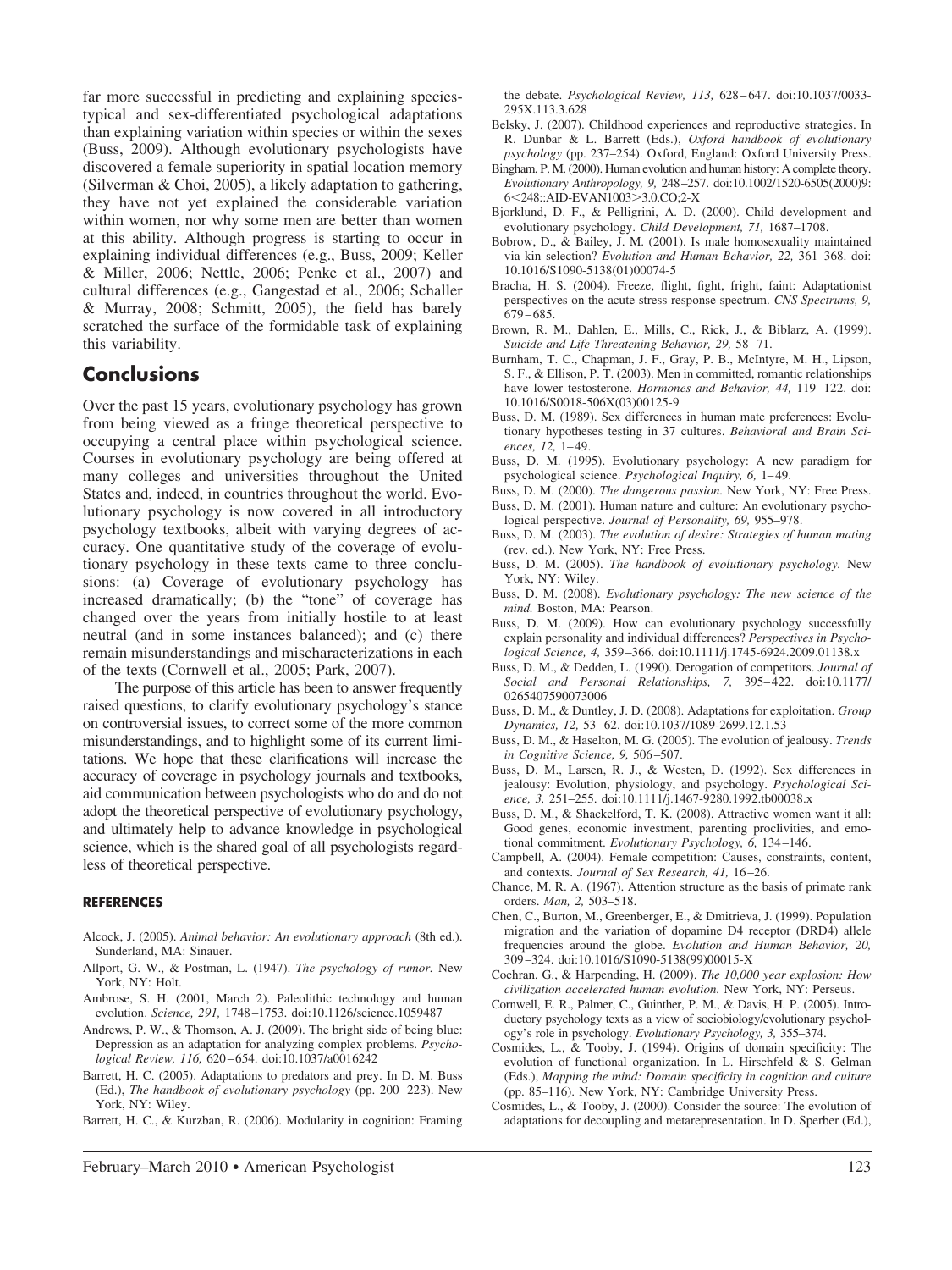*Metarepresentations: A multidisciplinary perspective* (pp. 53–115). New York, NY: Oxford University Press.

- Cosmides, L., & Tooby, J. (2005). Neurocognitive adaptations designed for social exchange. In D. M. Buss (Ed.), *The handbook of evolutionary psychology* (pp. 584–627). New York, NY: Wiley.
- Daly, M., & Wilson, M. (1988). *Homicide.* New York, NY: Aldine de Gruyter.
- Daly, M., & Wilson, M. (2005). The 'Cinderella Effect' is no fairy tale. *Trends in Cognitive Sciences, 9,* 507–508. doi:10.1016/j.tics.2005.09.007
- Daly, M., Wilson, M. I., & Weghorst, S. J. (1982). Male sexual jealousy. *Ethology and Sociobiology, 3,* 11–27.
- Darwin, C. (1859). *On the origin of species by means of natural selection.* London, England: John Murray.
- de Catanzaro, D. (1995). Reproductive status, family interactions, and suicidal ideation: Surveys of the general public and high-risk groups. *Ethology and Sociobiology, 16,* 385–394. doi:10.1016/0162- 3095(95)00055-0
- Domjan, M. (2004). *The essentials of learning and conditioning.* New York, NY: Wadsworth.
- Dunbar, R. I. M. (1993). Coevolution of neocortical size, group size, and language in humans. *Behavioral and Brain Sciences, 16,* 681–735.
- Duntley, J. D., & Buss, D. M. (2008). *The evolutionary psychology of warfare.* Paper presented at Evolutionary Perspectives on War: An Interdisciplinary Conference, University of Oregon, Eugene, OR.
- Duntley, J. D., & Buss, D. M. (in press). The evolution of stalking. *Sex Roles.*
- Durkheim, E. (1962). *The rules of the sociological method.* Glencoe, IL: Free Press. (Original work published 1895)
- Ebstein, R. (2006). The molecular genetic architecture of human personality: Beyond self-report questionnaires. *Molecular Psychiatry, 11,* 427–445. doi:10.1038/sj.mp.4001814
- Eisenberg, D. T. A., Campbell, B., Gray, P. B., & Sorenson, M. D. (2008). Dopamine receptor genetic polymorphisms and body composition in undernourished pastoralists: An exploration of nutrition indices among nomadic and recently settled Ariaal men of northern Kenya. *BMC Evolutionary Biology, 8,* 173. doi:10.1186/1471-2148-8-173
- Ellis, B. J., & Bjorklund, D. F. (2005). *Origins of the social mind: Evolutionary psychology and child development.* New York, NY: Guilford Press.
- Ellis, B. J., Jackson, J. J., & Boyce, W. T. (2006). The stress response systems: Universality and adaptive individual differences. *Developmental Review, 26,* 175–212. doi:10.1016/j.dr.2006.02.004
- Flinn, M. V. (1997). Culture and the evolution of social learning. *Evolution and Human Behavior, 18,* 23–67.
- Fodor, J. (1983). *The modularity of mind.* Cambridge, MA: MIT Press.
- Fraley, R. C., Brumbaugh, C. C., & Marks, M. J. (2005). The evolution and function of adult attachment: A comparative and phylogenetic analysis. *Journal of Personality and Social Psychology, 89,* 731–746. doi:10.1037/0022-3514.89.5.731
- Frankenhuis, W. E., & Ploeger, A. (2007). Evolutionary psychology versus Fodor: Arguments for and against the massive modularity hypothesis. *Philosophical Psychology, 20,* 687–710. doi:10.1080/ 09515080701665904
- Gangestad, S. W., & Buss, D. M. (1993). Pathogen prevalence and human mate preferences. *Ethology and Sociobiology, 14,* 89–96. doi:10.1016/ 0162-3095(93)90009-7
- Gangestad, S. W., Haselton, M. G., & Buss, D. M. (2006). Evolutionary foundations of cultural variation: Evoked culture and mate preferences. *Psychological Inquiry, 17,* 75–95. doi:10.1207/s15327965pli1702\_1
- Geary, D. C. (2009). Evolution of general fluid intelligence. In S. M. Platek & T. K. Shackelford (Eds.), *Foundations in evolutionary cognitive neuroscience* (pp. 22–56). Cambridge, MA: MIT Press.
- Geary, D. C., & Flinn, M. V. (2001). Evolution of human parental behavior and the human family. *Parenting: Science and Practice, 1,* 5–61. doi:10.1207/S15327922PAR011&2\_2
- Gibbons, R. D., Hur, K., Bhaumik, D. K., & Mann, J. J. (2005). The relationship between antidepressant medication use and rate of suicide. *Archives of General Psychiatry, 62,* 165–172.
- Gray, P. B., Parkin, J. C., & Samms-Vaughan, M. E. (2007). Hormonal correlates of human paternal interactions: A hospital-based investigation in urban Jamaica. *Hormones and Behavior, 52,* 499–507. doi: 10.1016/j.yhbeh.2007.07.005
- Gray, P. B., Yang, C. F. J., & Pope, H. G. (2006). Fathers have lower salivary testosterone levels than unmarried men and married nonfathers in Beijing, China. *Proceedings of the Royal Society B, 273,* 333–339. doi:10.1098/rspb.2005.3311
- Greiling, H., & Buss, D. M. (2000). Women's sexual strategies: The hidden dimension of short-term extra-pair mating. *Personality and Individual Differences, 28,* 929–963. doi:10.1016/S0191-8869(99)00151-8
- Hamilton, W. D. (1964a). The genetical evolution of social behavior. I. *Journal of Theoretical Biology, 7,* 1–16. doi:10.1016/0022- 5193(64)90038-4
- Hamilton, W. D. (1964b). The genetical evolution of social behavior. II. *Journal of Theoretical Biology, 7,* 17–52. doi:10.1016/0022- 5193(64)90039-6
- Harris, C. R., & Christenfeld, N. (1996). Jealousy and rational responses to infidelity across gender and culture. *Psychological Science, 7,* 378– 379. doi:10.1111/j.1467-9280.1996.tb00394.x
- Harris, J. R. (2007). *No two alike: Human nature and human individuality*. New York, NY: Norton.
- Harvey, P. H., & Clutton-Brock, K. H. (1985). Life history variation in primates. *Evolution, 39,* 559–581.
- Haselton, M. G., & Buss, D. M. (2000). Error management theory: A new perspective on biases in cross-sex mind reading. *Journal of Personality and Social Psychology, 78,* 81–91. doi:10.1037/0022-3514.78.1.81
- Haselton, M. G., & Buss, D. M. (2003). Biases in social judgment: Design flaws or design features? In J. Forgas, K. Williams, & B. von Hippel (Eds.), *Responding to the social world: Implicit and explicit processes in social judgments and decisions* (pp. 23–43). Cambridge, England: Cambridge University Press.
- Haselton, M. G., & Buss, D. M. (in press). Error management theory and the evolution of misbeliefs. *Behavioral and Brain Sciences*.
- Haselton, M. G., Buss, D. M., Oubaid, V., & Angleitner, A. (2005). Sex, lies, and strategic interference: The psychology of deception between the sexes. *Personality and Social Psychology Bulletin, 31,* 3–23. doi: 10.1177/0146167204271303
- Haselton, M. G., & Nettle, D. (2006). The paranoid optimist: An integrative evolutionary model of cognitive biases. *Personality and Social Psychology Review, 10,* 47–66.
- Hauser, M. (1999). Design features of animal signals [Review of the book *Principles of Animal Communication,* by Jack W. Bradbury & Sandra L. Vehrencamp]. *Trends in Ecology and Evolution, 14,* 40. doi:10.1016/ S0169-5347(98)01535-3
- Hawkes, K. (2004). Mating, parenting and the evolution of human pair bonds. In B. Chapais & C. Berman (Eds.), *Kinship and behavior in primates* (pp. 443–473). Oxford, England: Oxford University Press.
- Henrich, J., & Gil-White, F. (2001). The evolution of prestige: Freely conferred deference as a mechanism for enhancing the benefits of cultural transmission. *Evolution and Human Behavior, 22,* 165–196. doi:10.1016/S1090-5138(00)00071-4
- Herring, D. J. (2009). Fathers and child maltreatment: A research agenda based on evolutionary theory and behavioral biology research. *Child and Youth Services Review, 31,* 935–945. doi:10.1016/j.childyouth .2009.04.007
- Hill, K., & Hurtado, A. M. (1996). *Ache life history: The ecology and demography of a foraging people.* New York, NY: Aldine De Gruyter.
- Hines, M. (2004). *Brain gender.* New York, NY: Oxford University Press. Hines, M., & Green, R. (1991). Human hormonal and neural correlates of sex-typed behavior. *Review of Psychiatry, 10,* 536–555.
- Hofhansl, A., Voracek, M., & Vitouch, O. (2004, July 21–25). *Sex differences in jealousy: A meta-analytical reconsideration.* Paper presented at the16th Annual Meeting of the Human Behavior and Evolution Society, Berlin, Germany.
- Ilardi, S. S., Jacobson, J. D., Lehman, K. A., Stites, B. A., Karwoski, L., Stroupe, N. N., . . . Young, C. (2007, November). *Therapeutic lifestyle change for depression: Results from a randomized controlled trial.* Paper presented at the annual meeting of the Association for Behavioral and Cognitive Therapy, Philadelphia, PA.
- Jackson, R. E., & Cormack, L. K. (2007). Evolved navigation theory and the descent illusion. *Perception & Psychophysics,* 353–362. doi: 10.1016/j.evolhumbehav.2008.03.001
- Johnston, T. D. (1996). *Selective costs and benefits in the evolution of learning.* Boston, MA: Addison-Wesley Longman.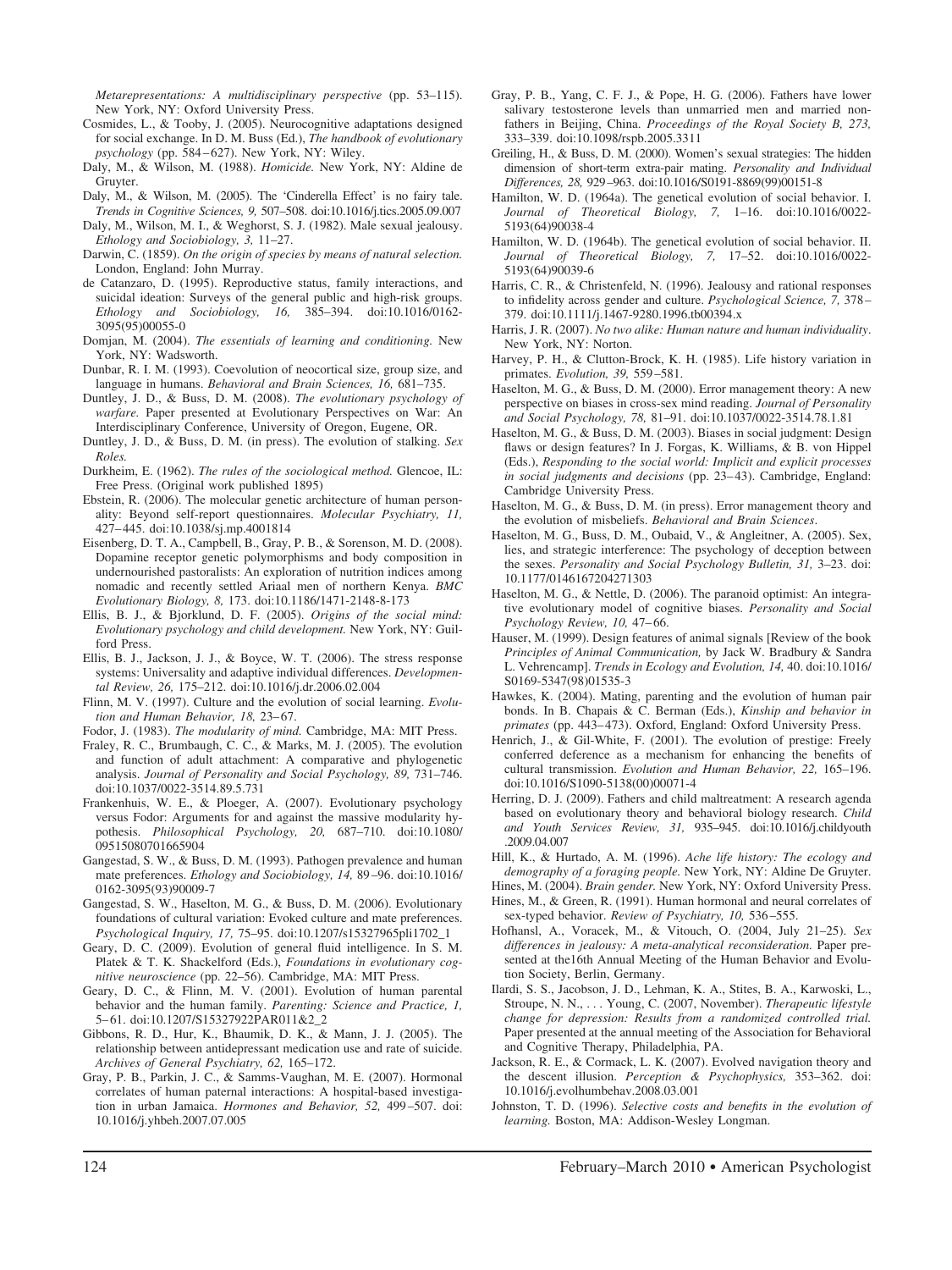Jones, O. D. (1997). Evolutionary analysis in law: An introduction and application to child abuse. *North Carolina Law Review, 75,* 1117–1242.

- Jones, O. D. (1999). Sex, culture, and the biology of rape: Toward explanation and prevention. *California Law Review, 87,* 827–941.
- Jones, O. D., & Goldsmith, T. H. (2005). Law and behavioral biology. *Columbia Law Review, 105,* 405–502.
- Keller, M. C., & Miller, G. F. (2006). Resolving the paradox of common, harmful, heritable mental disorders: Which evolutionary genetic models work best? [Target Article]. *Behavioral and Brain Sciences, 29,* 385–452.
- Keller, M. C., & Nesse, R. M. (2006). The evolutionary significance of depressive symptoms: Different life events lead to different depressive symptom patterns. *Journal of Personality and Social Psychology, 91,* 316–330. doi:10.1037/0022-3514.91.2.316
- Kessler, R. C., & Üstün, T. B. (Eds.). (2008). *The WHO World Mental Health Surveys: Global perspectives on the epidemiology of mental disorders.* New York, NY: Cambridge University Press.
- Ketelaar, T., & Ellis, B. J. (2000). Are evolutionary explanations unfalsifiable? Evolutionary psychology and the Lakatosian philosophy of science. *Psychological Inquiry, 11,* 1–21. doi:10.1207/S15327965PLI1101\_01
- Klein, R. G. (2000). Archeology and the evolution of human behavior. *Evolutionary Anthropology, 9,* 17–36.
- Kurzban, R., Tooby, J., & Cosmides, L. (2001). Can race be erased? Coalitional computation and social categorization. *Proceedings of the National Academy of Sciences, 98*(26), 15387–15392. doi:10.1073/ pnas.251541498
- Lalumière, M. L., Chalmers, L., Quinsey, V. L., & Seto, M. C. (1996). A test of the mate deprivation hypothesis of sexual coercion. *Ethology and Sociobiology, 17,* 299–318. doi:10.1016/S0162-3095(96)00076-3
- Leakey, R., & Lewin, R. (1992). *Origins reconsidered: In search of what makes us human.* New York, NY: Doubleday.
- Lieberman, D., Tooby, J., & Cosmides, L. (2003). Does morality have a biological basis? An empirical test of the factors governing moral sentiments relating to incest. *Proceedings of the Royal Society B, 270,* 819–826. doi:10.1098/rspb.2002.2290
- Lieberman, D., Tooby, J., & Cosmides, L. (2007). The architecture of human kin detection. *Nature, 445,* 727–731. doi:10.1038/nature05510
- Low, B. S. (1989). Cross-cultural patterns in the training of children: An evolutionary perspective. *Journal of Comparative Psychology, 103,* 313–319. doi:10.1037/0735-7036.103.4.311
- Lytton, H., & Romney, D. M. (1991). Parents' differential socialization of boys and girls: A meta-analysis. *Psychological Bulletin, 109,* 267–296. doi:10.1037/0033-2909.109.2.267
- McAndrew, F. T., Bell, E. K., & Garcia, C. M. (2007). Who do we tell and whom do we tell on? Gossip as a strategy for status enhancement. *Journal of Applied Social Psychology, 37,* 1562–1577. doi:10.1111/ j.1559-1816.2007.00227.x
- Mealey, L. (1995). The sociobiology of sociopathy: An integrated evolutionary model. *Behavioral and Brain Sciences, 18,* 523–599.
- Milton, K. (1999). A hypothesis to explain the role of meat-eating in human evolution. *Evolutionary Anthropology, 8,* 11–21. doi:10.1002/(SICI)1520- 6505(1999)8:1<11::AID-EVAN6>3.0.CO;2-M
- Mineka, S., & Öhman, A. (2002). Phobias and preparedness: The selective, automatic, and encapsulated nature of fear. *Society of Biological Psychiatry, 52,* 927–937. doi:10.1016/S0006-3223(02)01669-4
- Nairne, J. S., & Pandeirada, J. N. S. (2008). Adaptive memory: Remembering with a stone-age brain. *Current Directions in Psychological Science, 17,* 239–243. doi:10.1111/j.1467-8721.2008.00582.x
- Nairne, J. S., Pandeirada, J. N. S., Gregory, K. J., & Van Arsdall, J. E. (2009). Adaptive memory: Fitness relevance and the hunter-gatherer mind. *Psychological Science, 20,* 740–746. doi:10.1111/j.1467- 9280.2009.02356.x
- Nairne, J. S., Pandeirada, J. N. S., & Thompson, S. R. (2008). Adaptive memory: The comparative value of survival processing. *Psychological Science, 19,* 176–180.
- Nesse, R. M. (1990). Evolutionary explanations of emotions. *Human Nature, 1,* 261–289. doi:10.1007/BF02733986
- Nesse, R. M., & Williams, G. W. (1994). *Why we get sick: The new science of Darwinian medicine*. New York, NY: Times Books/Random House.
- Nettle, D. (2006). The evolution of personality variation in humans and other animals. *American Psychologist, 20,* 622–631. doi:10.1037/0003- 066X.61.6.622
- Neuhoff, J. G. (2001). An adaptive bias in the perception of looming auditory motion. *Ecological Psychology, 13,* 87–110. doi:10.1207/ S15326969ECO1302\_2
- Norenzayan, A. (2006). Evolution and transmitted culture. *Psychological Inquiry, 17,* 123–128.
- Öhman, A., & Mineka, S. (2003). The malicious serpent: Snakes as a prototypical stimulus for an evolved module of fear. *Current Directions in Psychological Science, 12,* 5–9. doi:10.1111/1467-8721.01211
- Park, J. H. (2007). Persistent misunderstandings of inclusive fitness and kin selection: Their ubiquitous appearance in social psychology textbooks. *Evolutionary Psychology, 5,* 860–873.
- Penke, L., & Asendorpf, J. B. (2008). Evidence for conditional sex differences in emotional but not in sexual jealousy at the automatic level of cognitive processing. *European Journal of Personality, 22,* 3–30. doi:10.1002/per.654
- Penke, L., Denissen, J. J. A., & Miller, G. F. (2007). The evolutionary genetics of personality. *European Journal of Personality, 21,* 549–587. doi:10.1002/per.629
- Pennebaker, J. W. (2009). [Predictors of the stature of psychology departments]. Unpublished data.
- Perilloux, C., Fleischman, D. S., & Buss, D. M. (2008). The daughterguarding hypothesis: Parental influence on children's mating behavior. *Evolutionary Psychology, 6,* 217–233.
- Pinker, S. (2002). *The blank slate.* New York, NY: Norton.
- Plomin, R., & Daniels, D. (1987). Why are children in the same family so different from one another? *Behavioral and Brain Sciences, 10,* 1–60.
- Price, M. E., Cosmides, L., & Tooby, J. (2002). Punitive sentiment as an anti-free rider psychological device. *Evolution and Human Behavior, 23,* 203–231.
- Rahman, Q., & Hull, M. S. (2005). An empirical test of the kin selection hypothesis for male homosexuality. *Archives of Sexual Behavior, 34,* 461–467. doi:10.1007/s10508-005-4345-6
- Rakison, D. H., & Derringer, J. L. (2008). Do infants possess an evolved spider-detection mechanism? *Cognition, 107,* 381–393. doi:10.1016/ j.cognition.2007.07.022
- Richardson, P., & Boyd, R. (2005). *Not by genes alone: How culture transformed human evolution.* Chicago, IL: University of Chicago Press.
- Ridley, M. (1994). *Evolution* (2nd ed.). New York, NY: Oxford University Press.
- Sagarin, B. J. (2005). Reconsidering evolved sex differences in jealousy: Comment on Harris (2003). *Personality and Social Psychology Review, 9,* 62–75. doi:10.1207/s15327957pspr0901\_5
- Schaller, M., & Murray, D. R. (2008). Pathogens, personality and culture: Disease prevalence predicts worldwide variability in sociosexuality, extraversion, and openness to experience. *Journal of Personality and Social Psychology, 95,* 212–221. doi:10.1037/0022-3514.95.1.212
- Schmitt, D. P. (2005). Sociosexuality from Argentina to Zimbabwe: A 48-nation study of sex, culture, and strategies of human mating. *Behavioral and Brain Sciences, 28,* 247–311.
- Schmitt, D. P., & International Sexuality Description Project. (2003). Universal sex differences in the desire for sexual variety: Tests from 52 nations, 6 continents, and 13 islands. *Journal of Personality and Social Psychology, 85,* 85–104. doi:10.1037/0022-3514.85.1.85
- Schmitt, D. P., & Pilcher, J. J. (2004). Evaluating evidence of psychological adaptation: How do we know one when we see one? *Psychological Science, 15,* 643–649.
- Schützwohl, A., & Koch, S. (2004). Sex differences in jealousy: The recall of cues to sexual and emotional infidelity in personally more and less threatening context conditions. *Evolution and Human Behavior, 25,* 249–257. doi:10.1016/j.evolhumbehav.2004.03.006
- Silk, J. B. (1990). Human adoption in evolutionary perspective. *Human Nature, 1,* 25–52. doi:10.1007/BF02692145
- Sillén-Tullberg, B., & A. P. Møller. (1993). The relationship between concealed ovulation and mating systems in anthropoid primates. A phylogenetic analysis. *The American Naturalist, 141,* 1–25. doi: 10.1086/285458
- Silverman, L., & Choi, J. (2005). Locating places. In D. M. Buss (Ed.), *The handbook of evolutionary psychology* (pp. 177–199). New York, NY: Wiley.
- Stevens, A., & Price, J. (1996). *Evolutionary psychiatry.* London, England: Routledge.
- Sulloway, F. (in press). Why siblings are like Darwin's finches: Birth